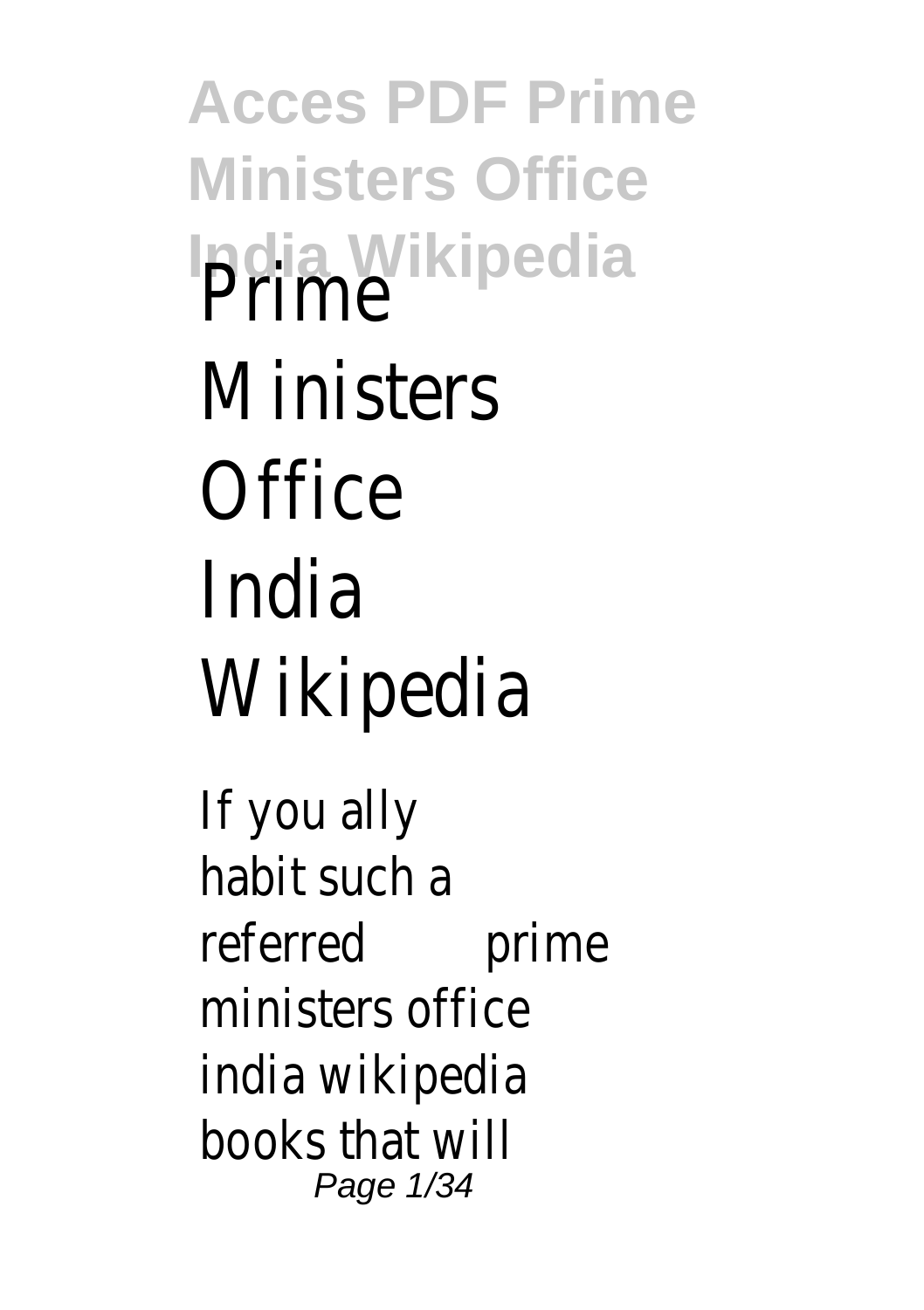**Acces PDF Prime Ministers Office** meet the expense of you worth, get the unconditionally best seller from us currently from several preferred authors. If you desire to comical books, lots of novels, tale, jokes, and more fictions Page 2/34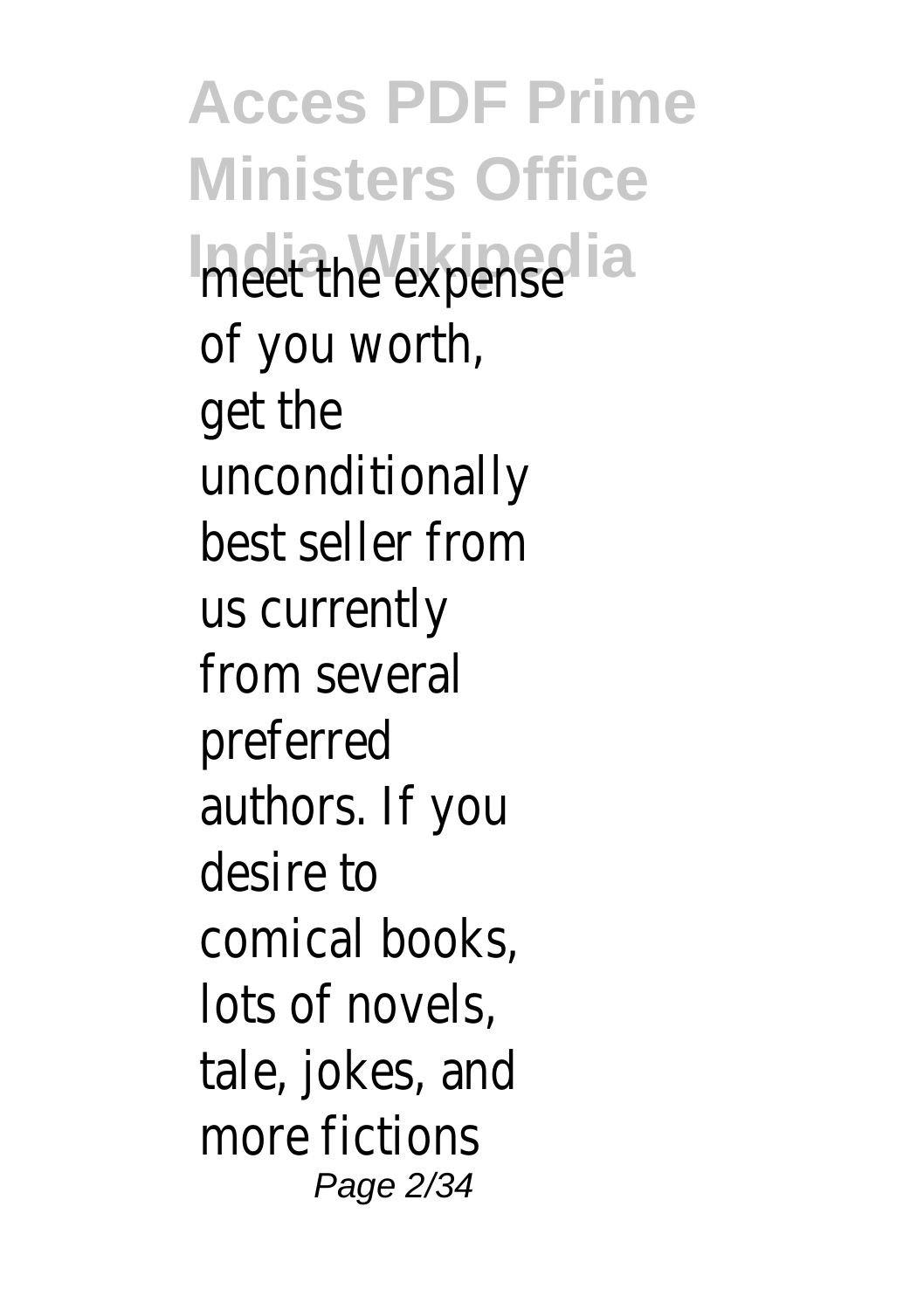**Acces PDF Prime Ministers Office India Wikipedia** as a consequence launched, from best seller to one of the most current released.

You may not be perplexed to enjoy every book collections prime ministers office india Page 3/34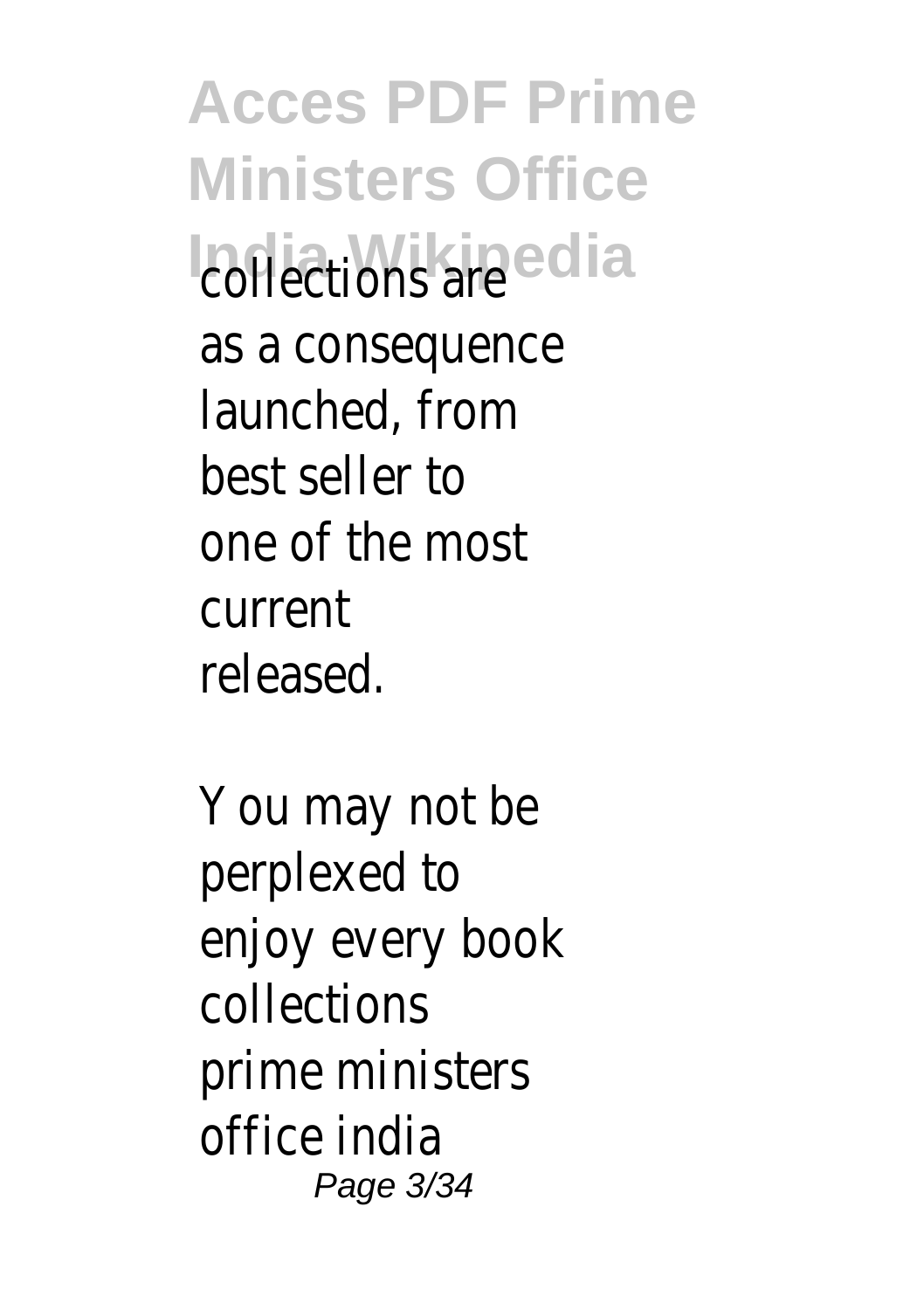**Acces PDF Prime Ministers Office Wikipedia that** a we will utterly offer. It is not in relation to the costs. It's approximately what you dependence currently. This prime ministers office india wikipedia, as one of the most committed Page 4/34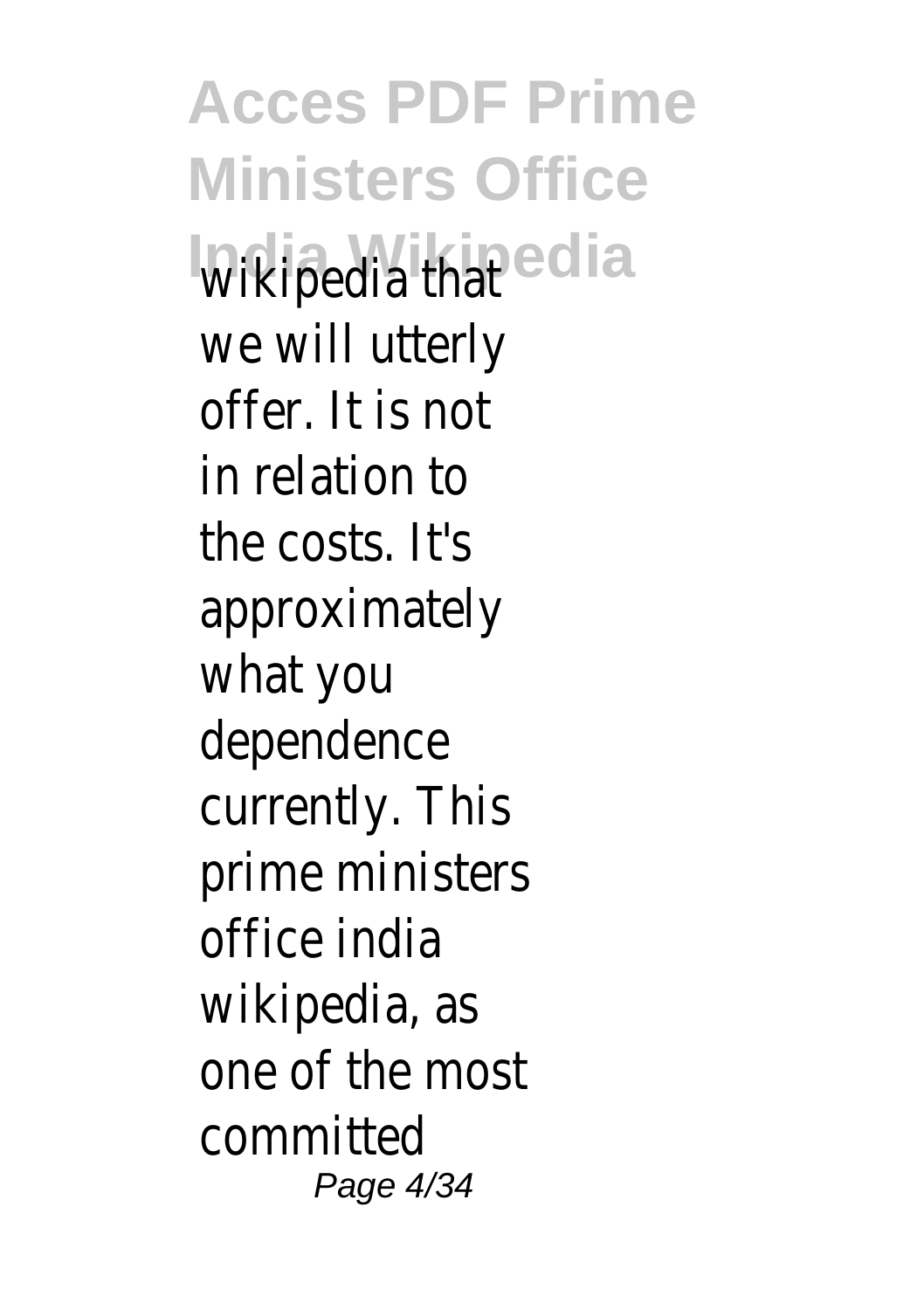**Acces PDF Prime Ministers Office India Wikipedia** will enormously be in the course of the best options to review.

Beside each of these free eBook titles, you can quickly see the rating of the book along with Page 5/34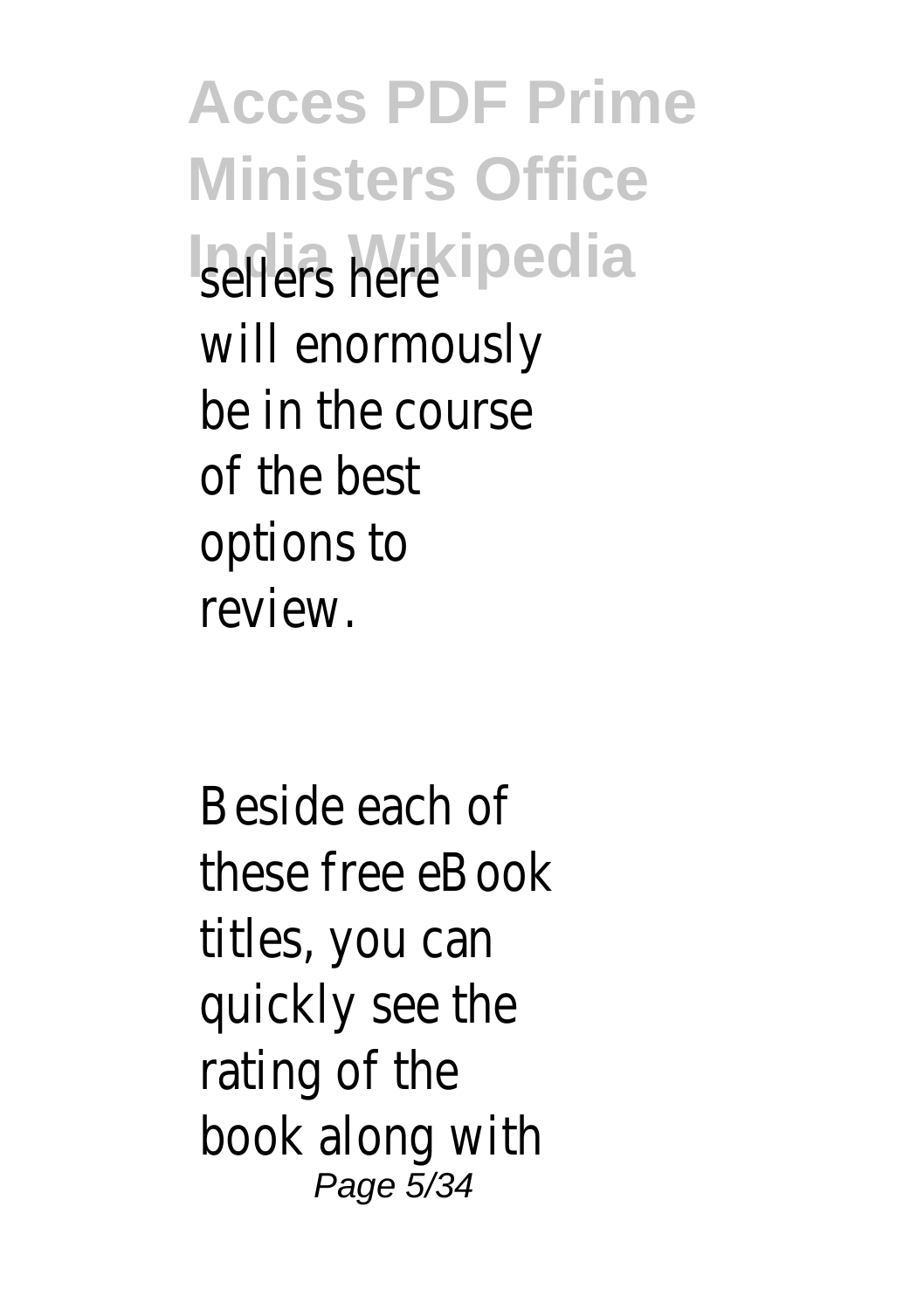**Acces PDF Prime Ministers Office India Wikipedia** ratings. This makes it really easy to find the most popular free eBooks.

Union Council of Ministers - Wikipedia The prime minister with the shortest Page 6/34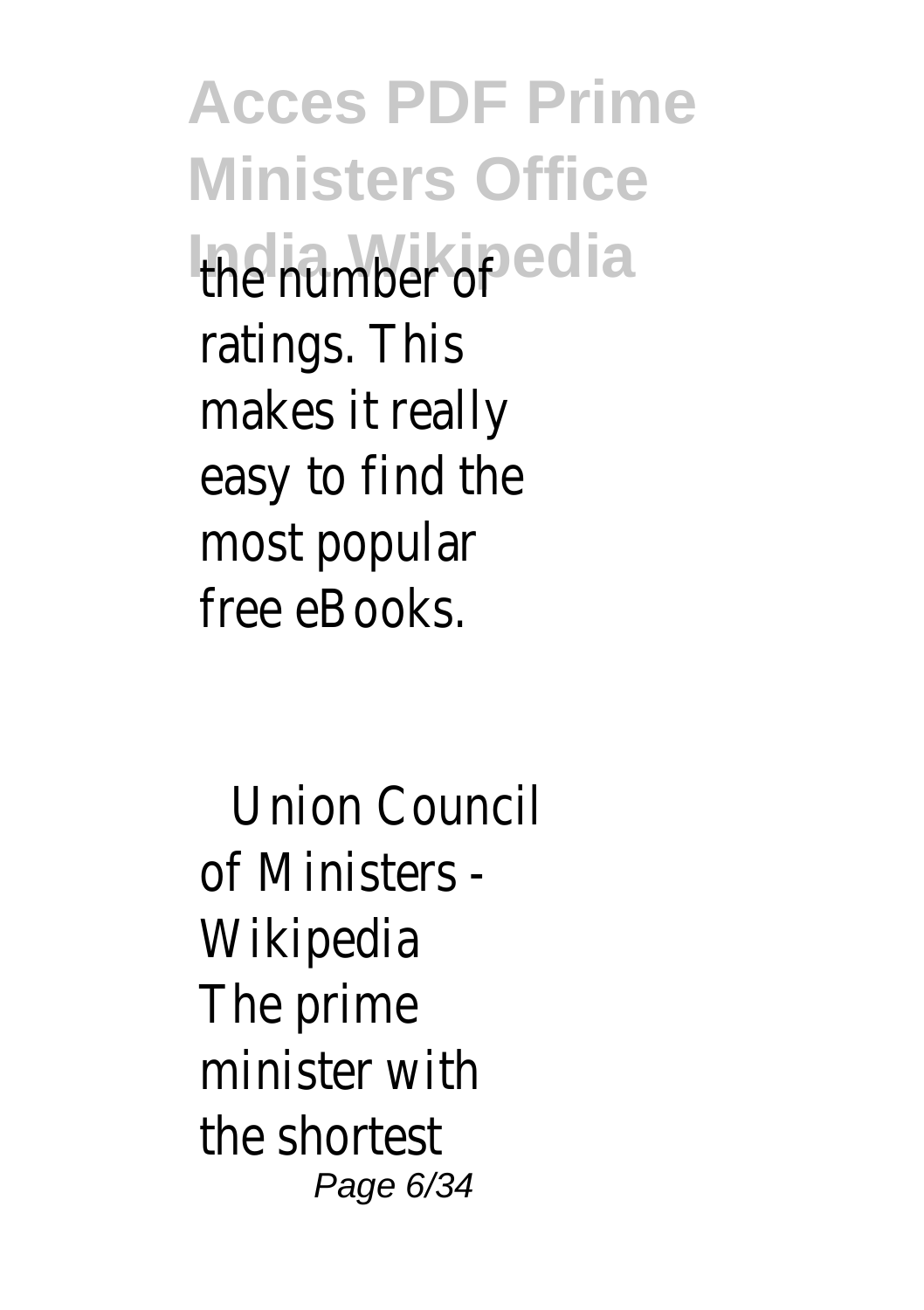**Acces PDF Prime Ministers Office** India Wikipedia Rajiv Gandhi, who died on 21 May 1991, 1 year and 170 days after leaving office on 2 December 1989. Narendra Modi (17 September 1950) is the first Prime Minister of India to be born Page 7/34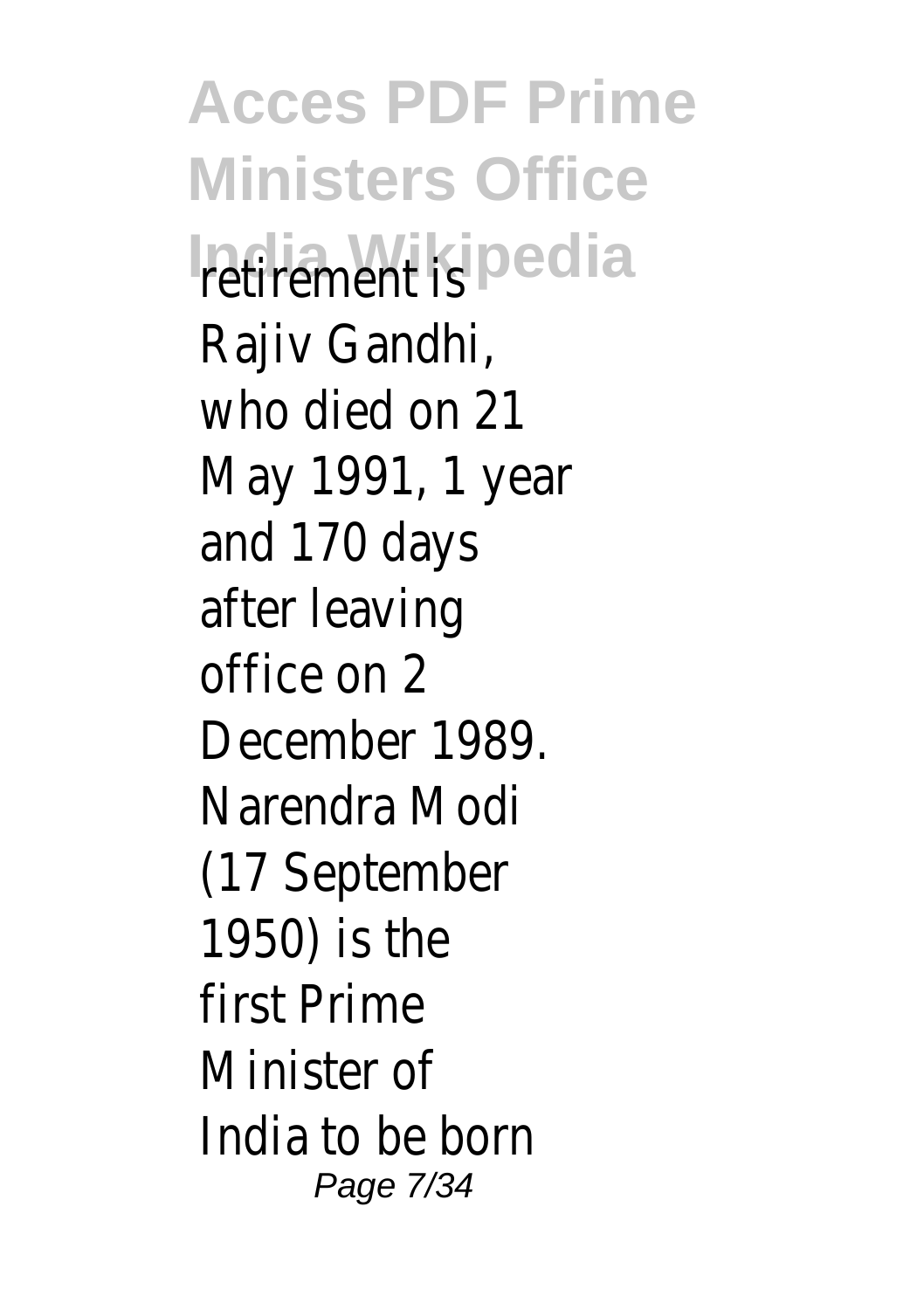**Acces PDF Prime Ministers Office India Wikipedia** Independence of India. All other former Prime Ministers were born before the Independence of India.

List of prime ministers of India by longevity - Wikipedia Page 8/34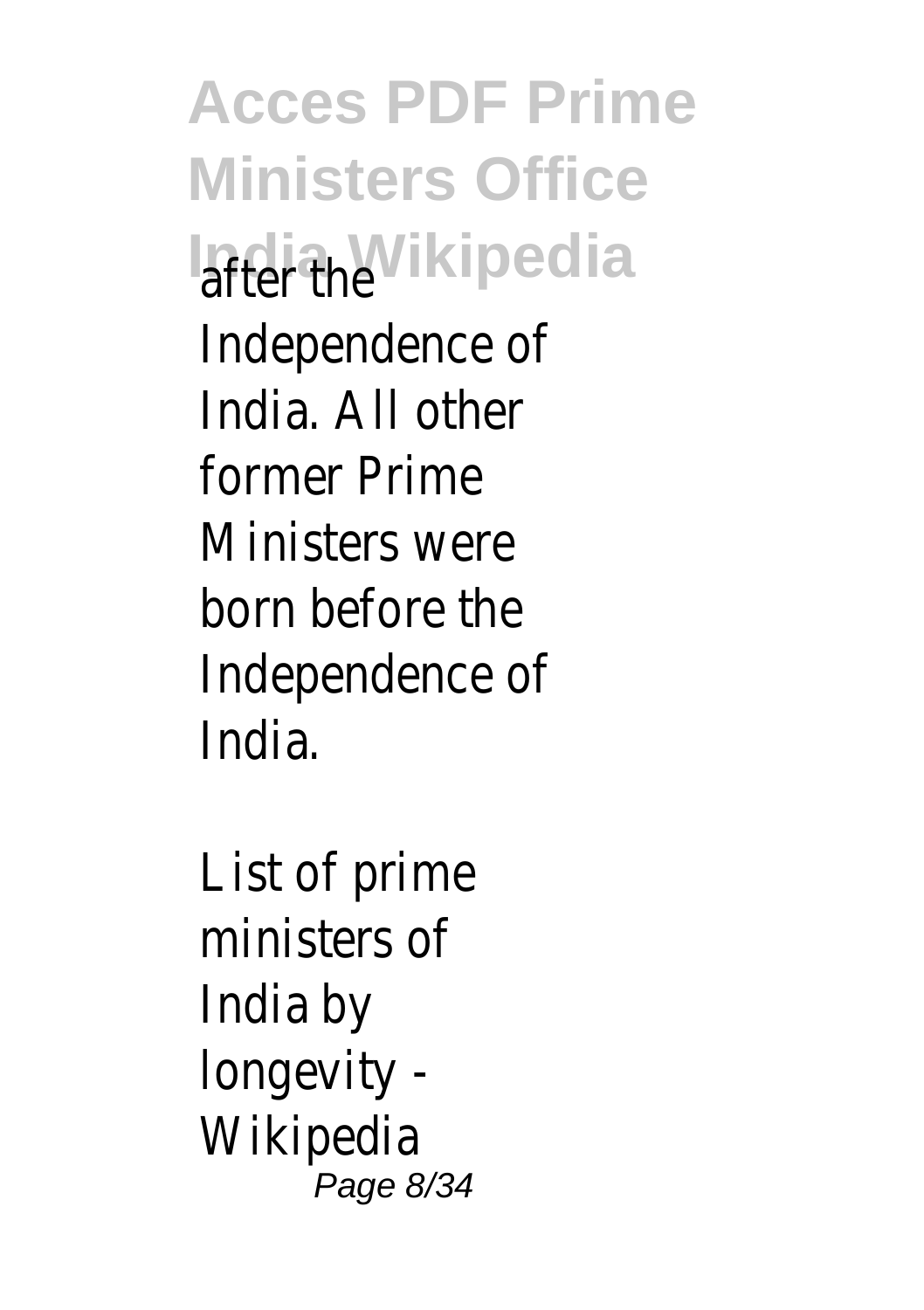**Acces PDF Prime Ministers Office** In Narmikipedia Damodardas Modi [a] (born 17 September 1950) is an Indian politician serving as the 14th and current Prime Minister of India since 2014. He was the Chief Minister of Gujarat from 2001 to 2014 and Page  $9/34$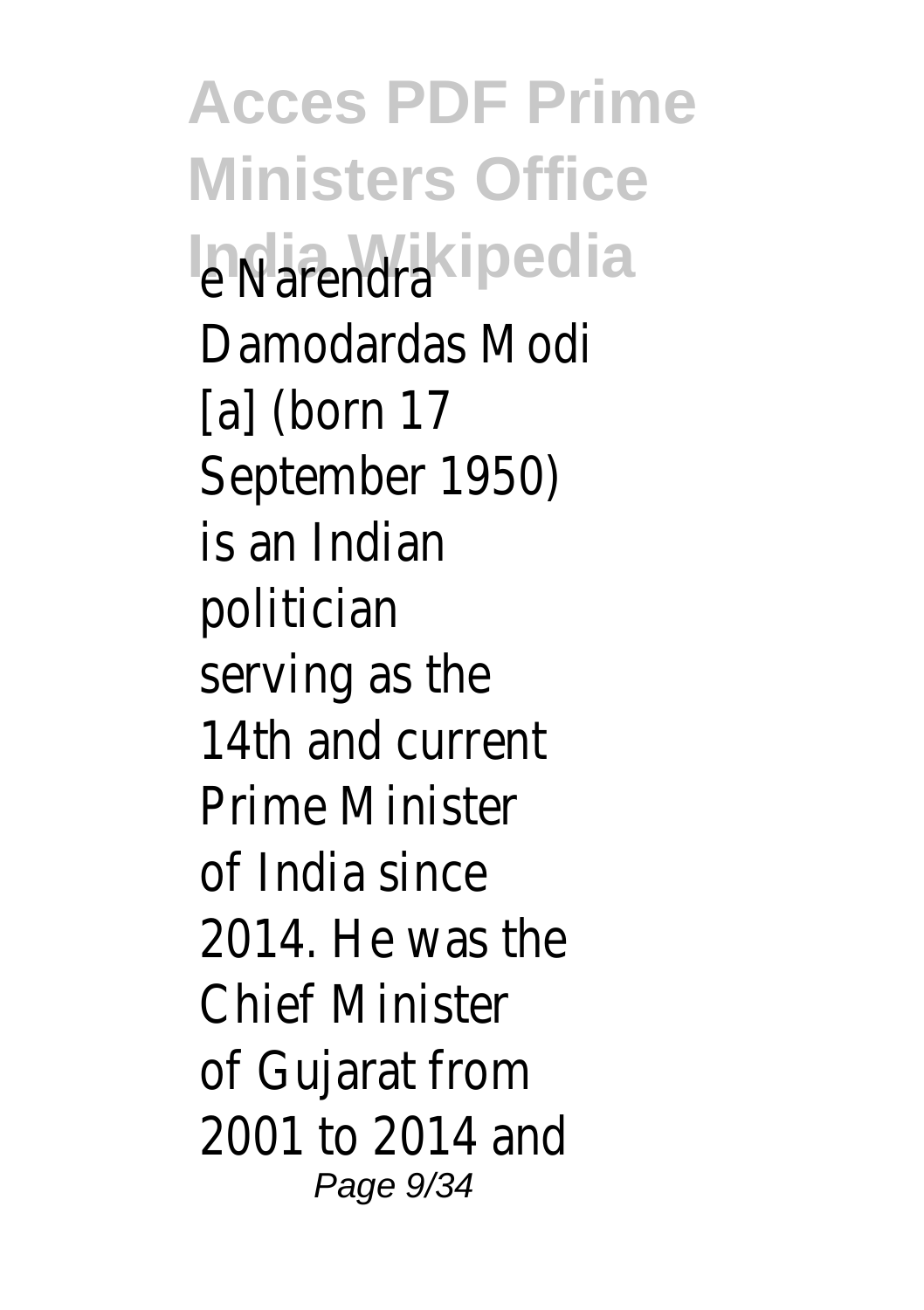**Acces PDF Prime Ministers Office India Wikipedia f** Parliament for Varanasi.

Prime Ministers Office India Wikipedia The Prime Minister's Office consists of the immediate staff of the Prime Minister Page 10/34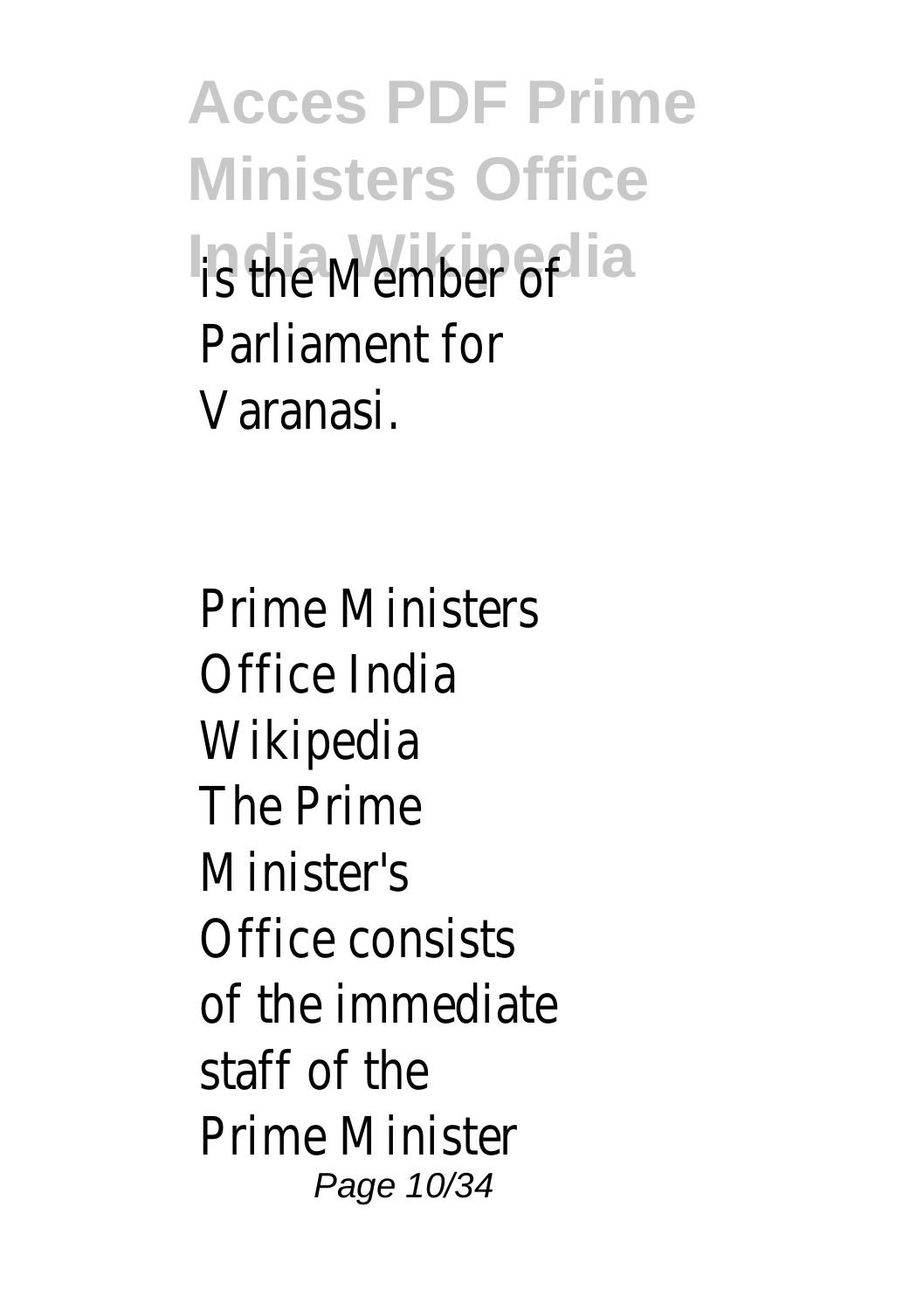**Acces PDF Prime Ministers Office** India Wikipedia well as multiple levels of support staff reporting to the Prime Minister. The PMO is headed by the Principal Secretary, currently Pramod Kumar Misra. The PMO was originally Page 11/34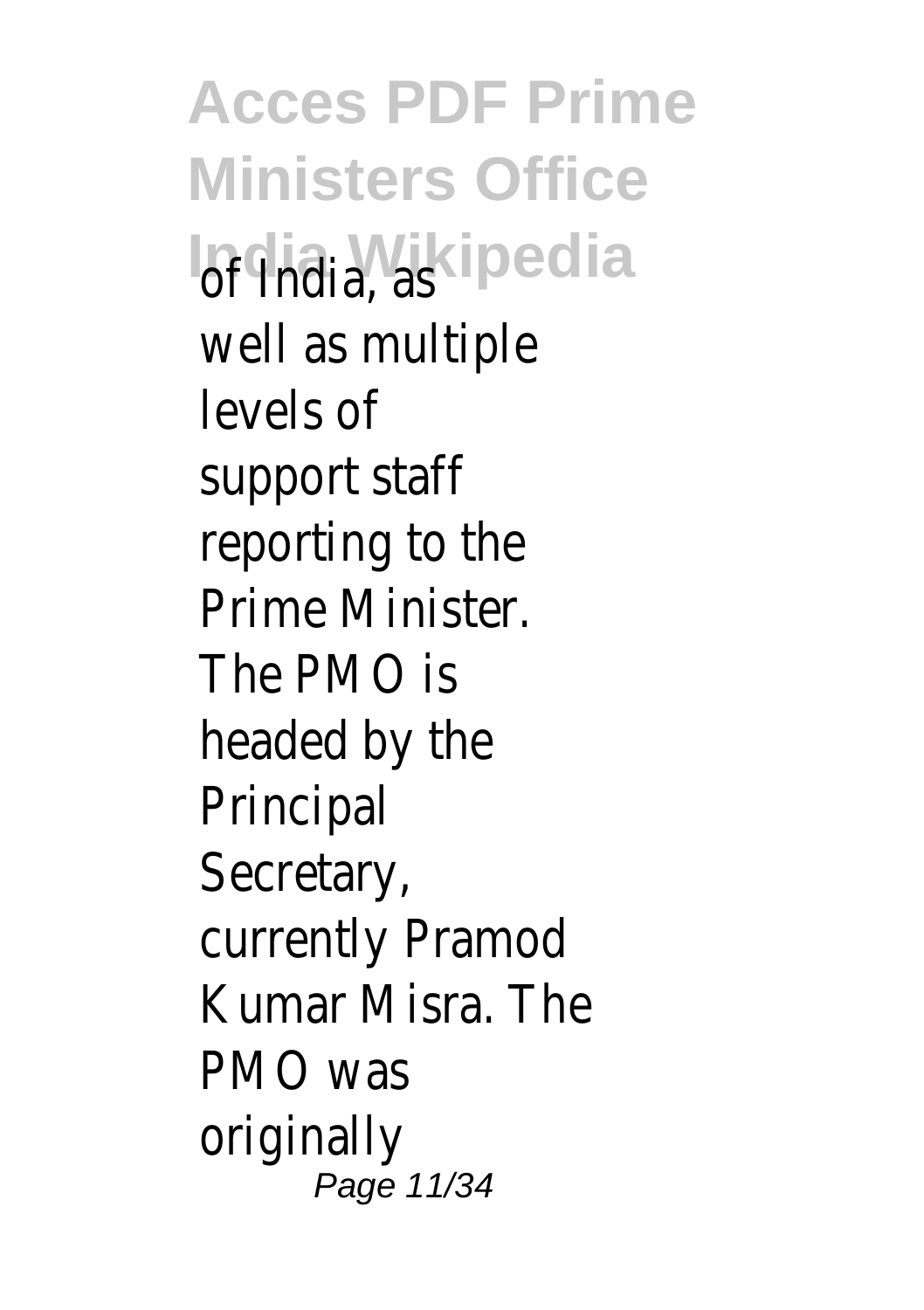**Acces PDF Prime Ministers Office** *<u>Palled the Prime</u>* Minister's Secretariat until 1977, when it was renamed during the Morarji Desai ministry. It is part of the Government of India located in the South Block of the Secretariat Page 12/34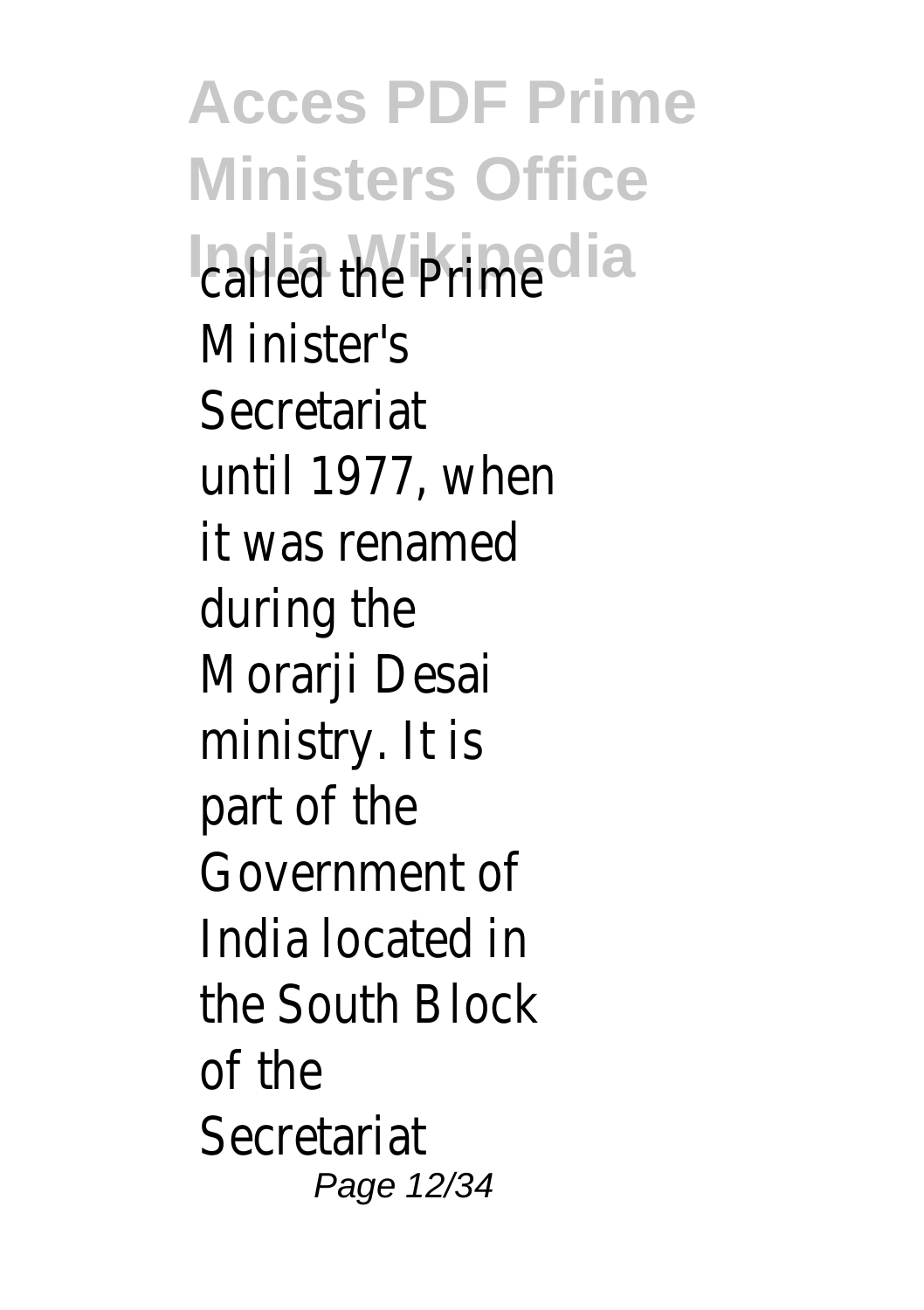**Acces PDF Prime Ministers Office Building.** kipedia

Prime minister - Wikipedia Nripendra Misra. Nripendra Misra is an retired 1967 batch Uttar Pradesh cadre Indian Administrative Service (IAS) officer currently Page 13/34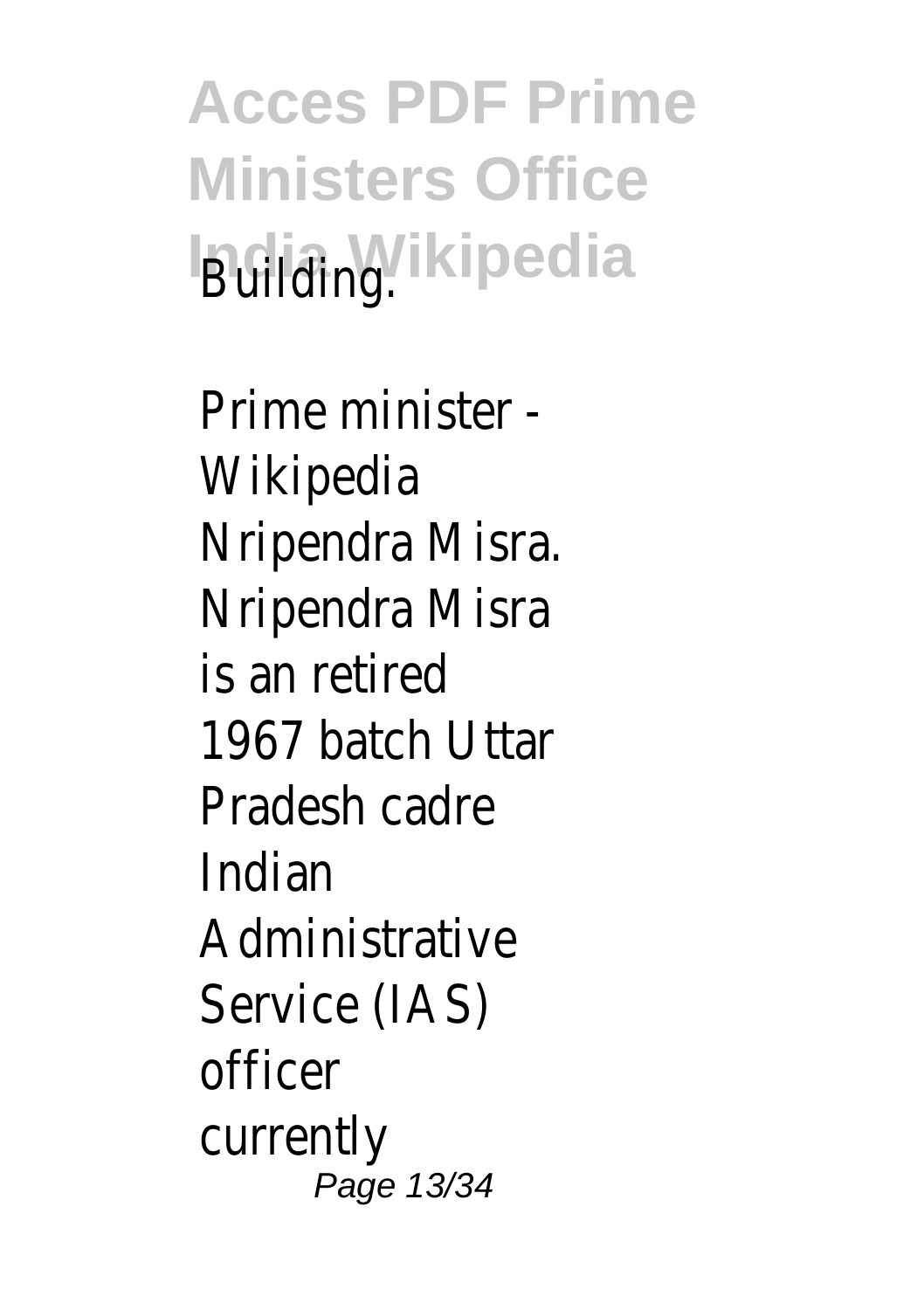**Acces PDF Prime Ministers Office** serving as the a Principal Secretary to the Prime Minister of India, Narendra Modi. He has also served as chairperson of the Telecom Regulatory Authority of India, the Telecom Page 14/34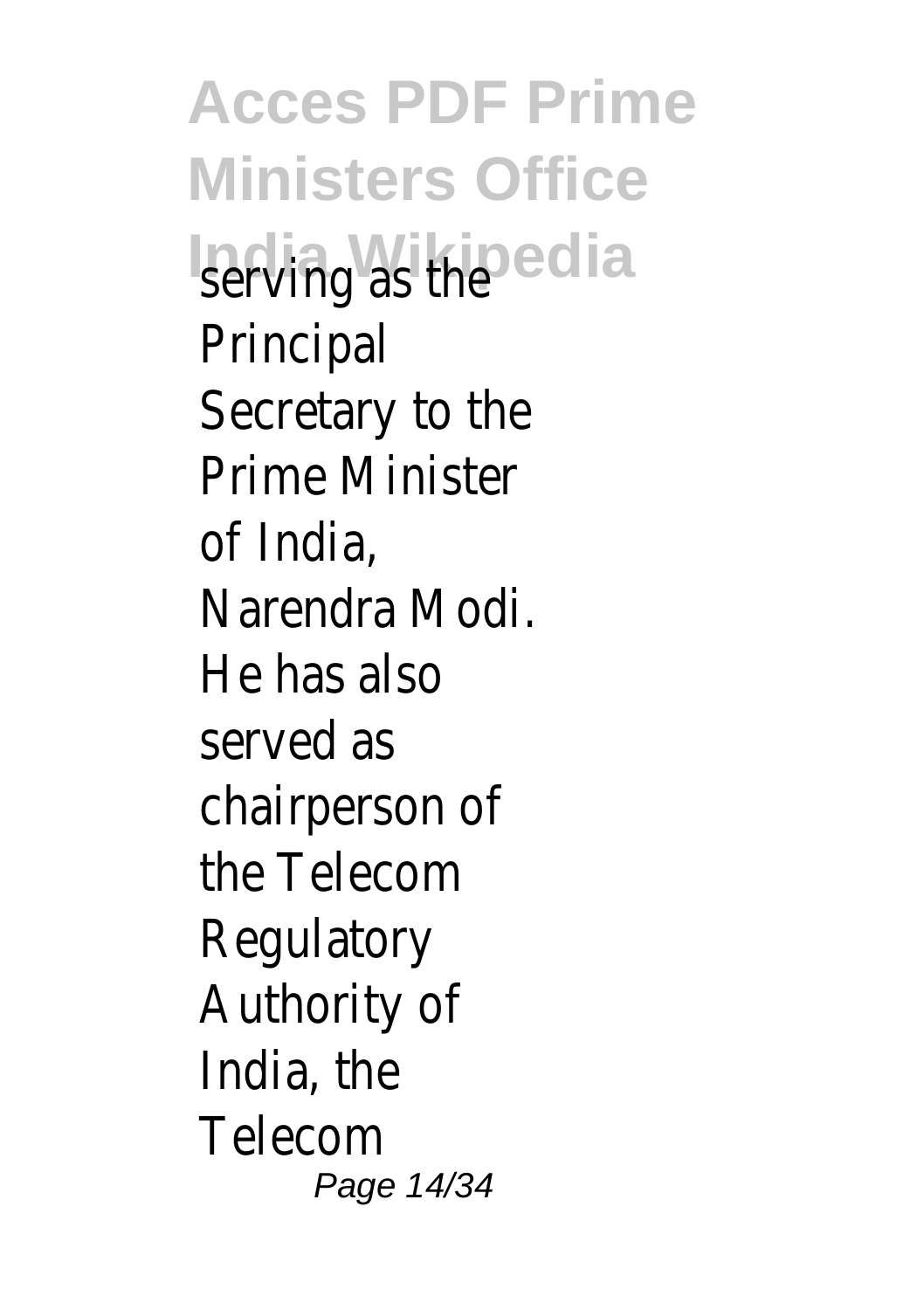**Acces PDF Prime Ministers Office Isecretary**...

List of Prime Ministers of India - Simple English ... Prime Minister of India. The Prime Minister appoints the Council of Ministers, distributes portfolios among Page 15/34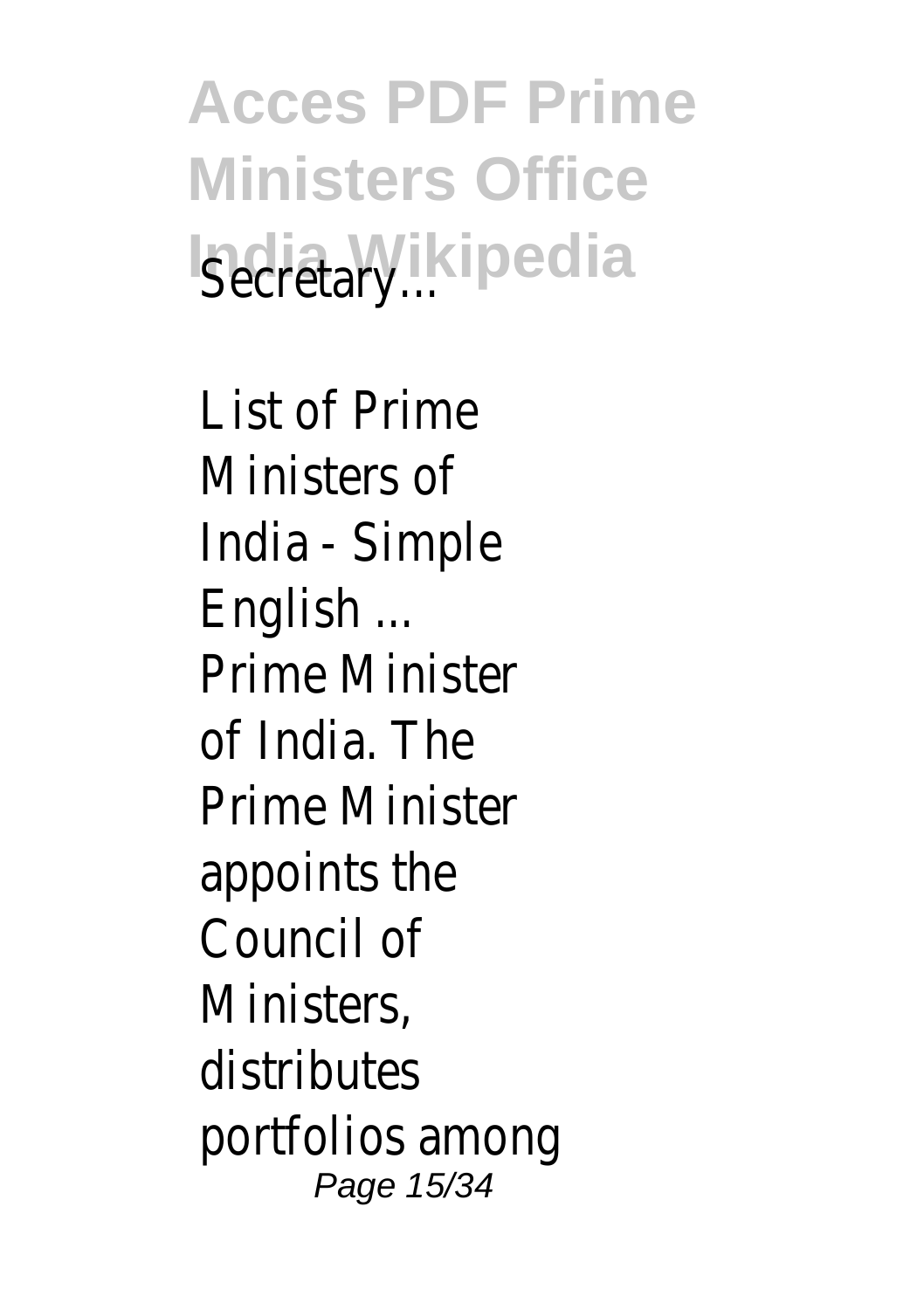**Acces PDF Prime Ministers Office India Wikipedia** the link between the Council of Ministers and the President and is the chief spokesperson of India's foreign policy. The current prime minister is Narendra Modi. He was sworn in on 26 May 2014. Page 16/34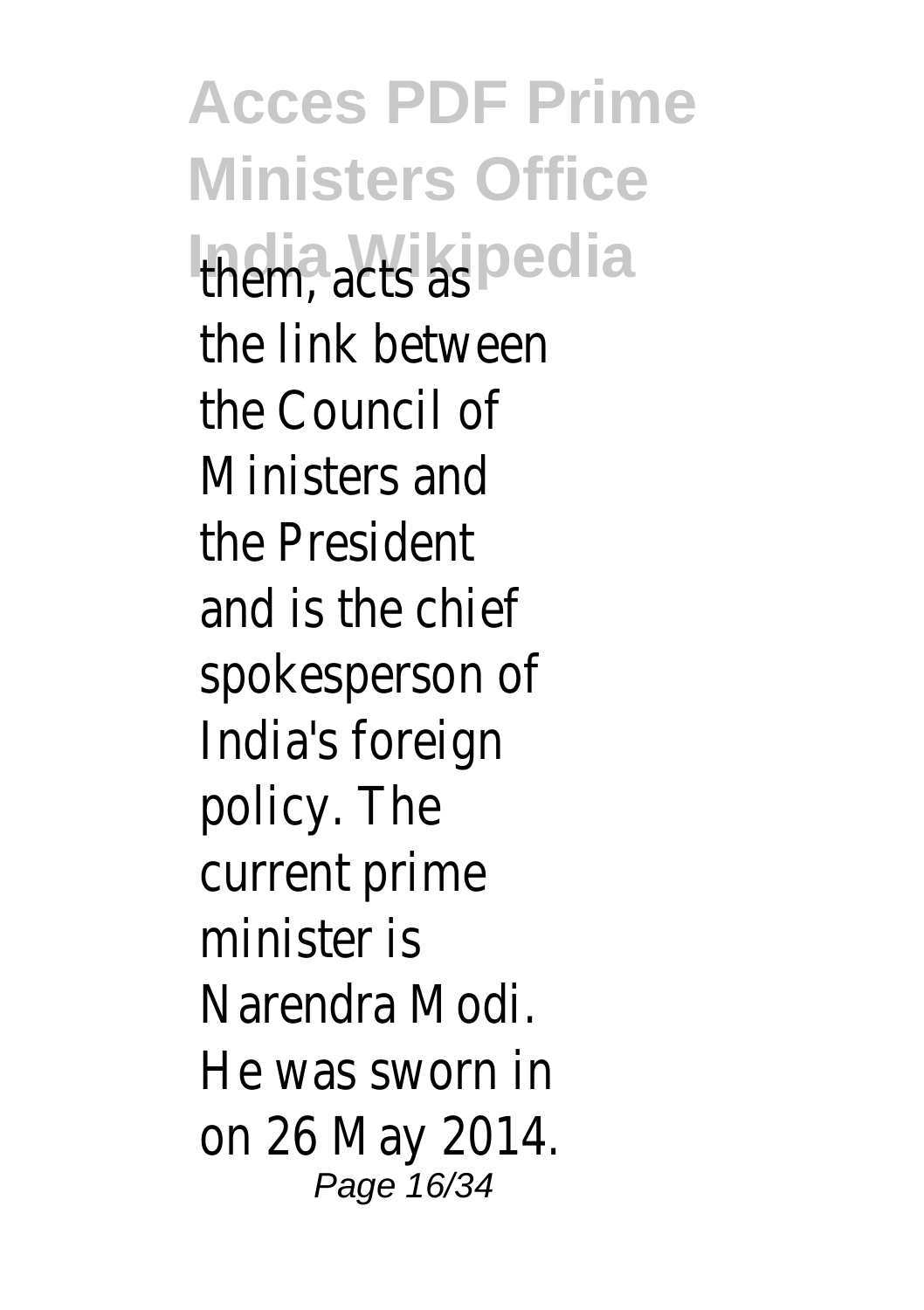**Acces PDF Prime Ministers Office India Wikipedia**

Prime Minister's Office (India) - Wikipedia The prime minister of India (IAST: Bh?rat Pradh?nama?tr?) is the leader of the executive of the Government of India. The prime minister Page 17/34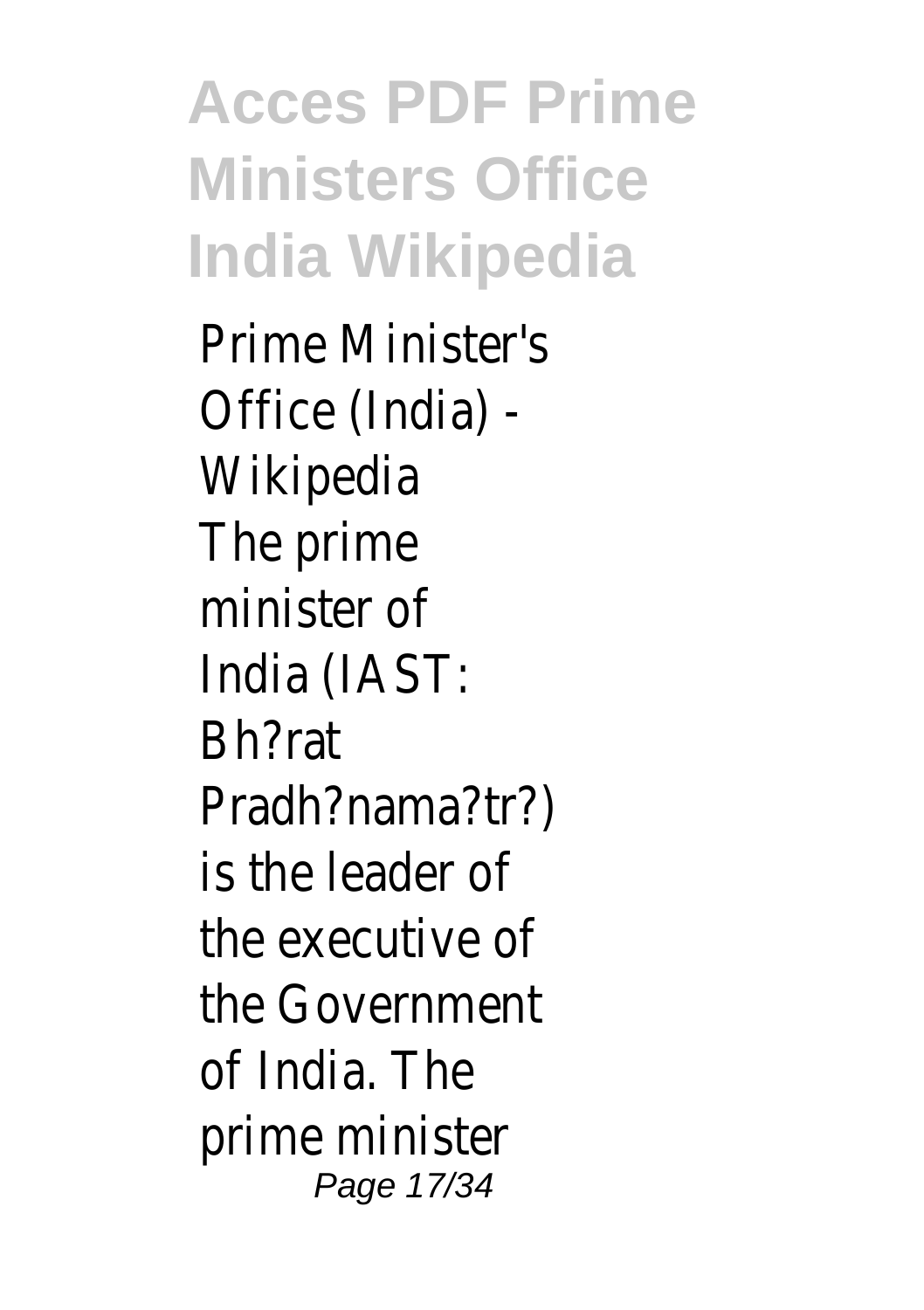**Acces PDF Prime Ministers Office India Wikipedia** chief adviser to the President of India and head of the Council of Ministers.

Nripendra Misra - Wikipedia Dynamic, dedicated and determined, Narendra Modi arrives as a ray Page 18/34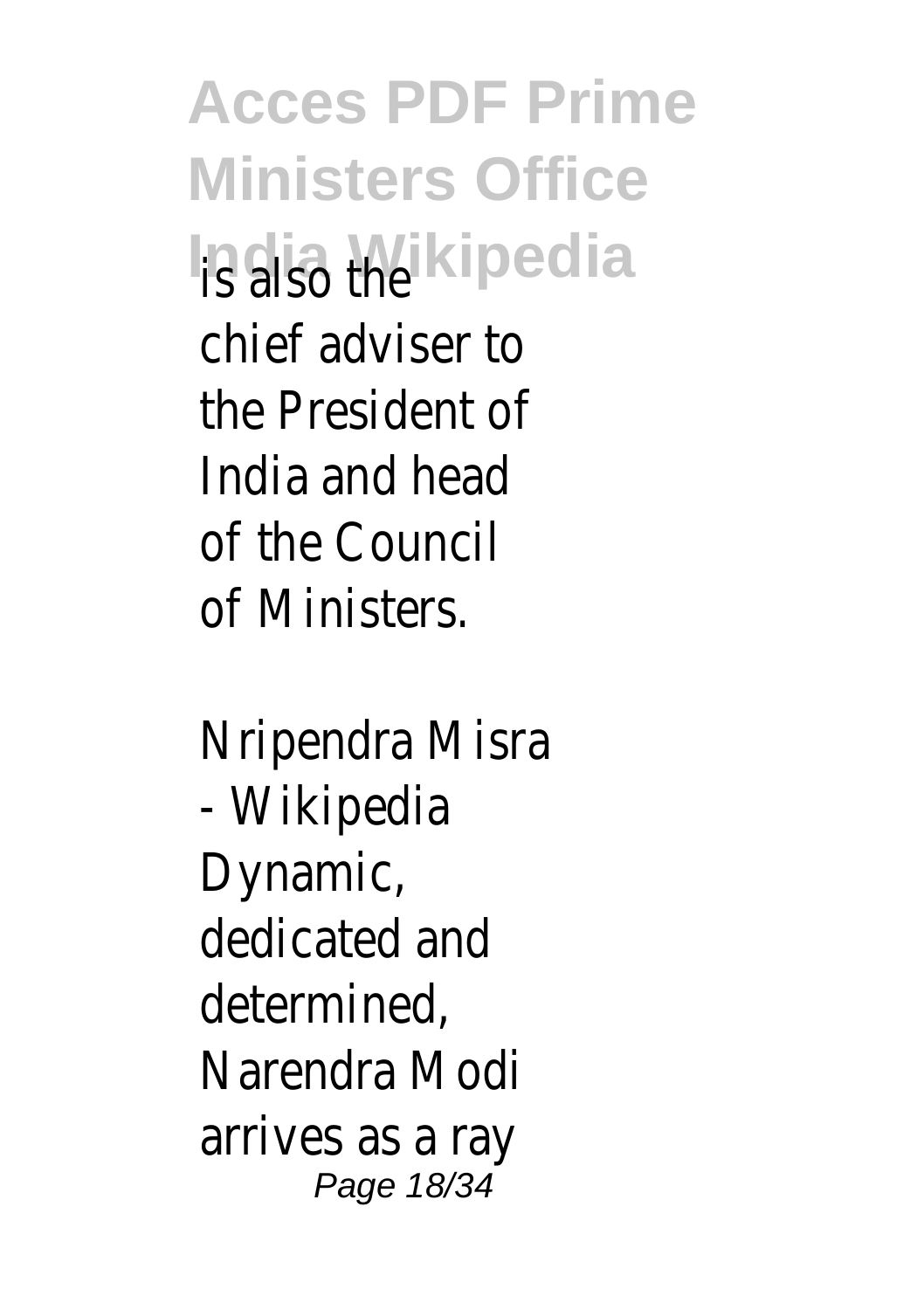**Acces PDF Prime Ministers Office India Wikipedia** lives of a billion Indians

...

Prime Minister of India - Wikipedia The Prime Minister of India is the chief executive of the Government of Page 19/34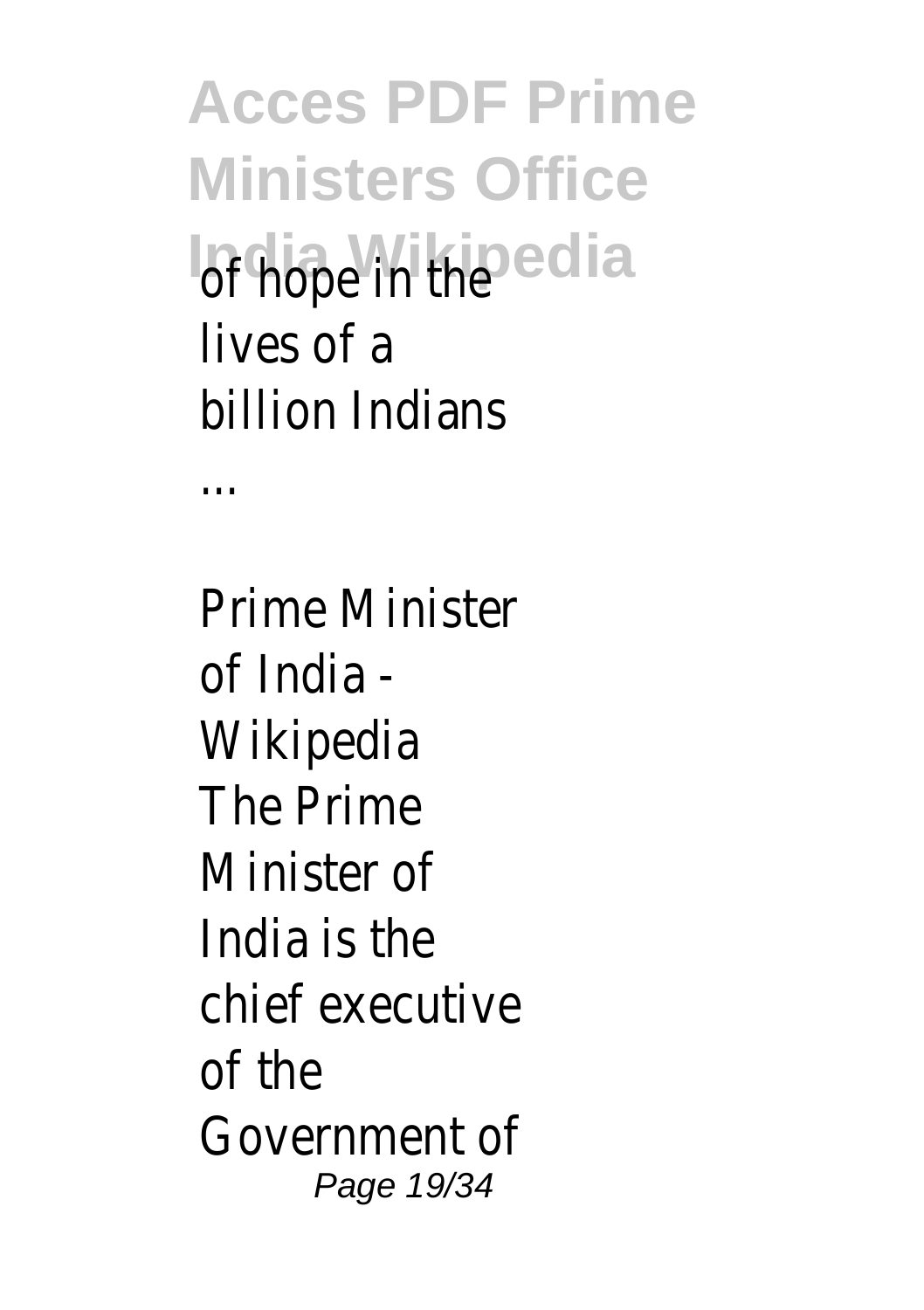**Acces PDF Prime Ministers Office India Wikipedia** India's parliamentary system, the Constitution names the President as head of state de jure, but his or her de facto executive powers are vested in the prime minister and Page 20/34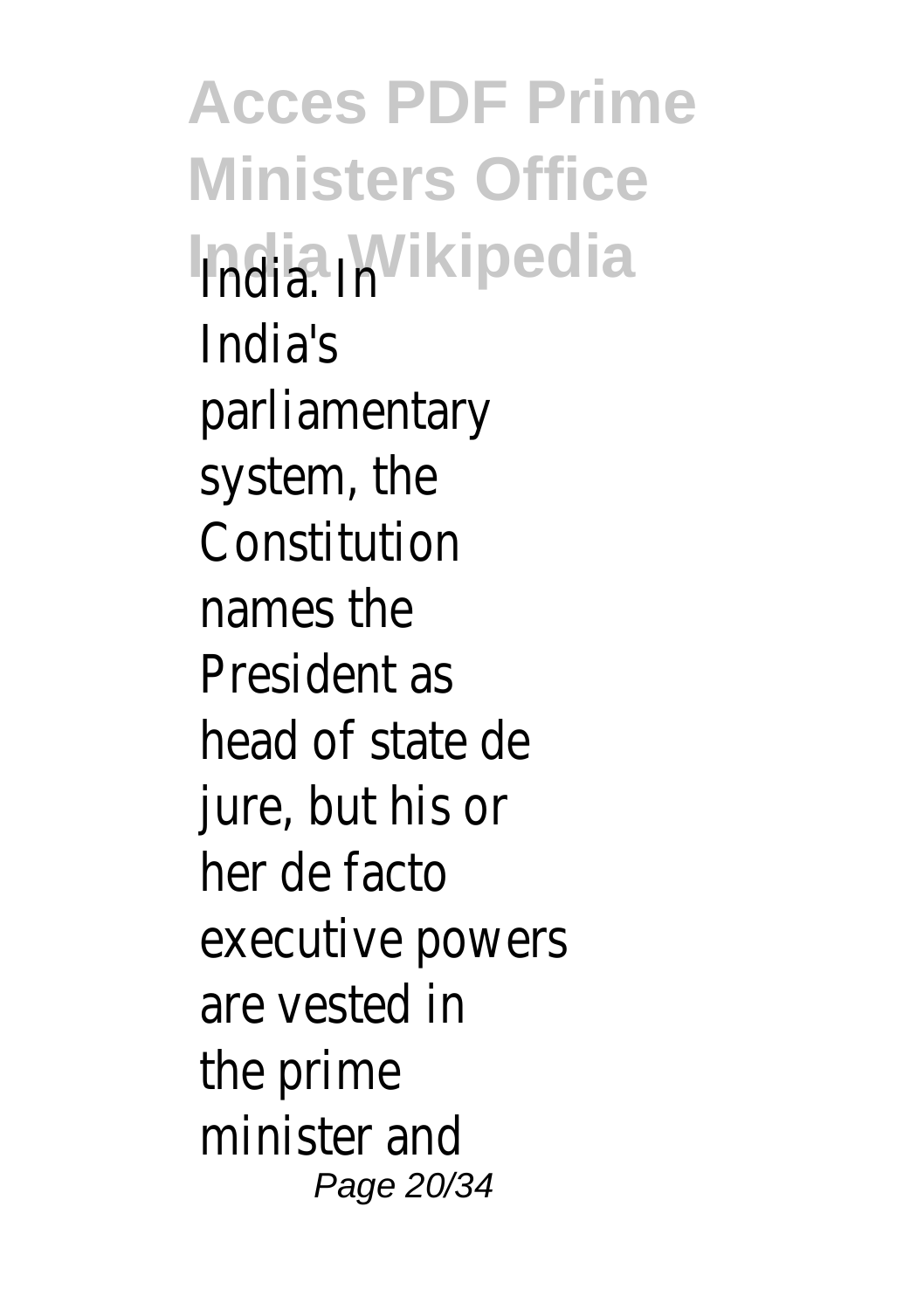**Acces PDF Prime Ministers Office India Wikipedia** Ministers.

Deputy Prime Minister of India - Wikipedia The Union Council of **Ministers** exercises executive authority in the Republic of Page 21/34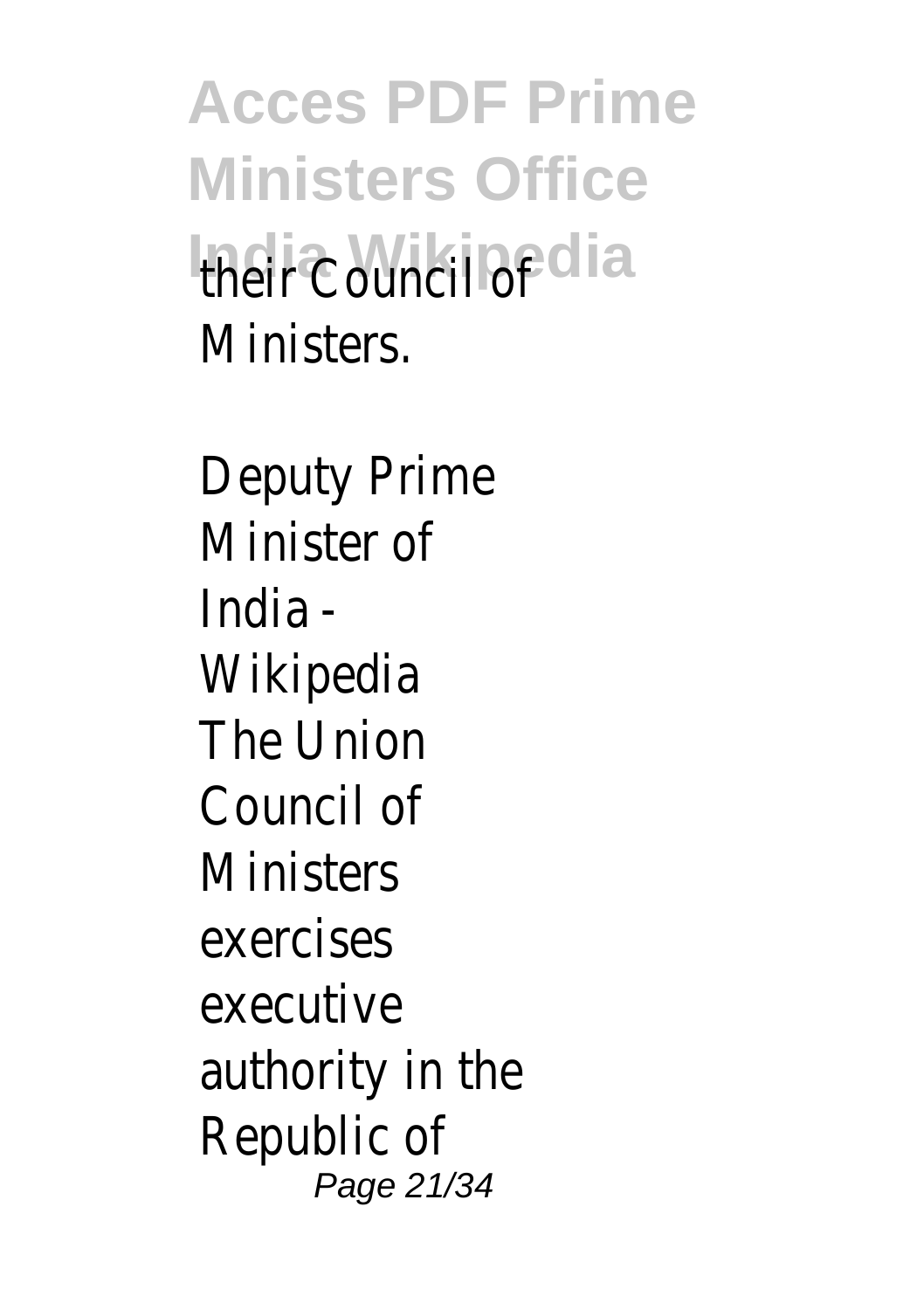**Acces PDF Prime Ministers Office India Wikipedia** consists of senior ministers , called 'cabinet ministers', junior ministers, called ' ministers of state ' and, rarely, deputy ministers. It is led by the Prime Page 22/34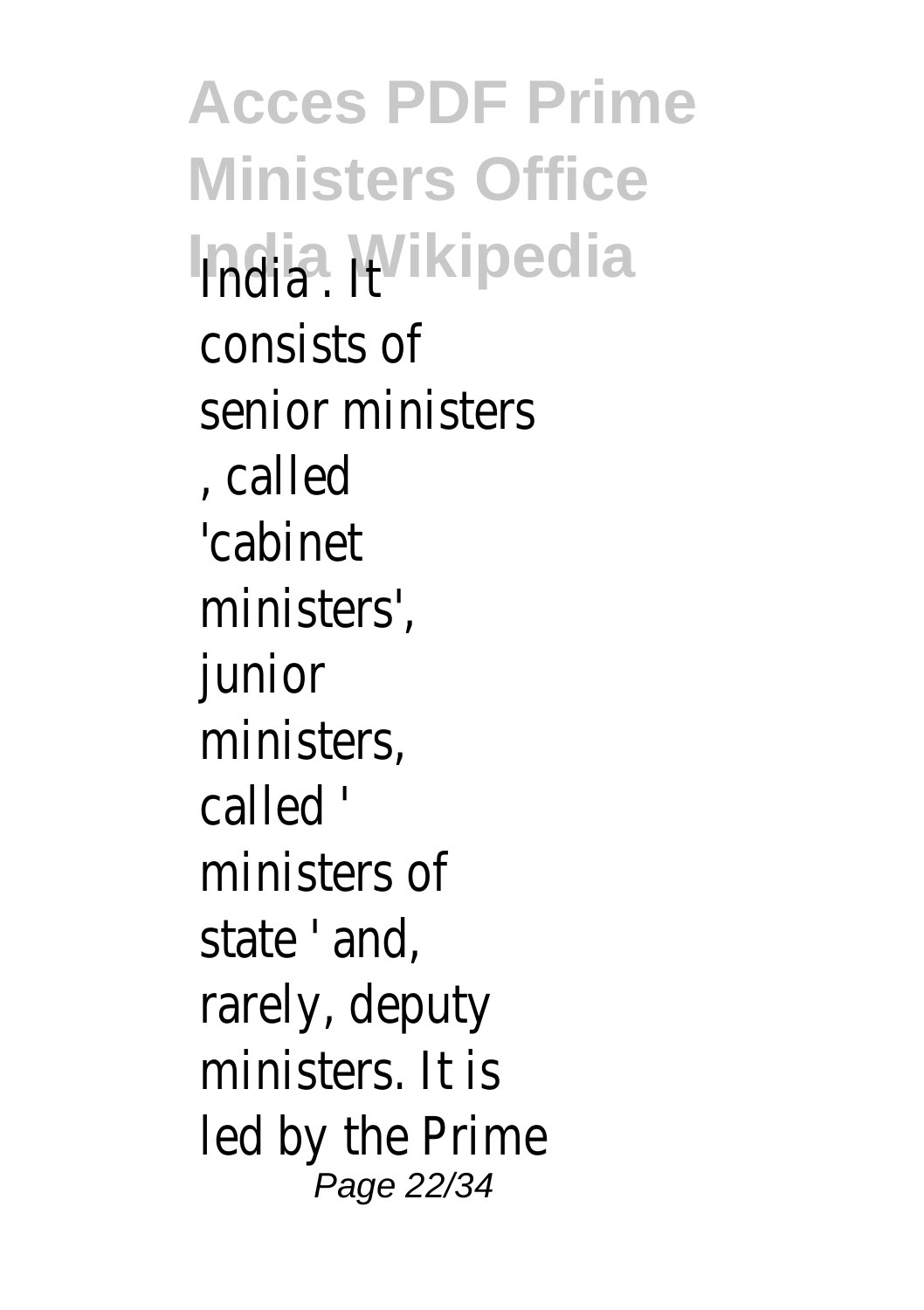**Acces PDF Prime Ministers Office IMina Wikipedia** smaller executive body called the Union Cabinet is the supreme decisionmaking body in India. Only the prime minister and ministers

...

Prime Minister of India - Page 23/34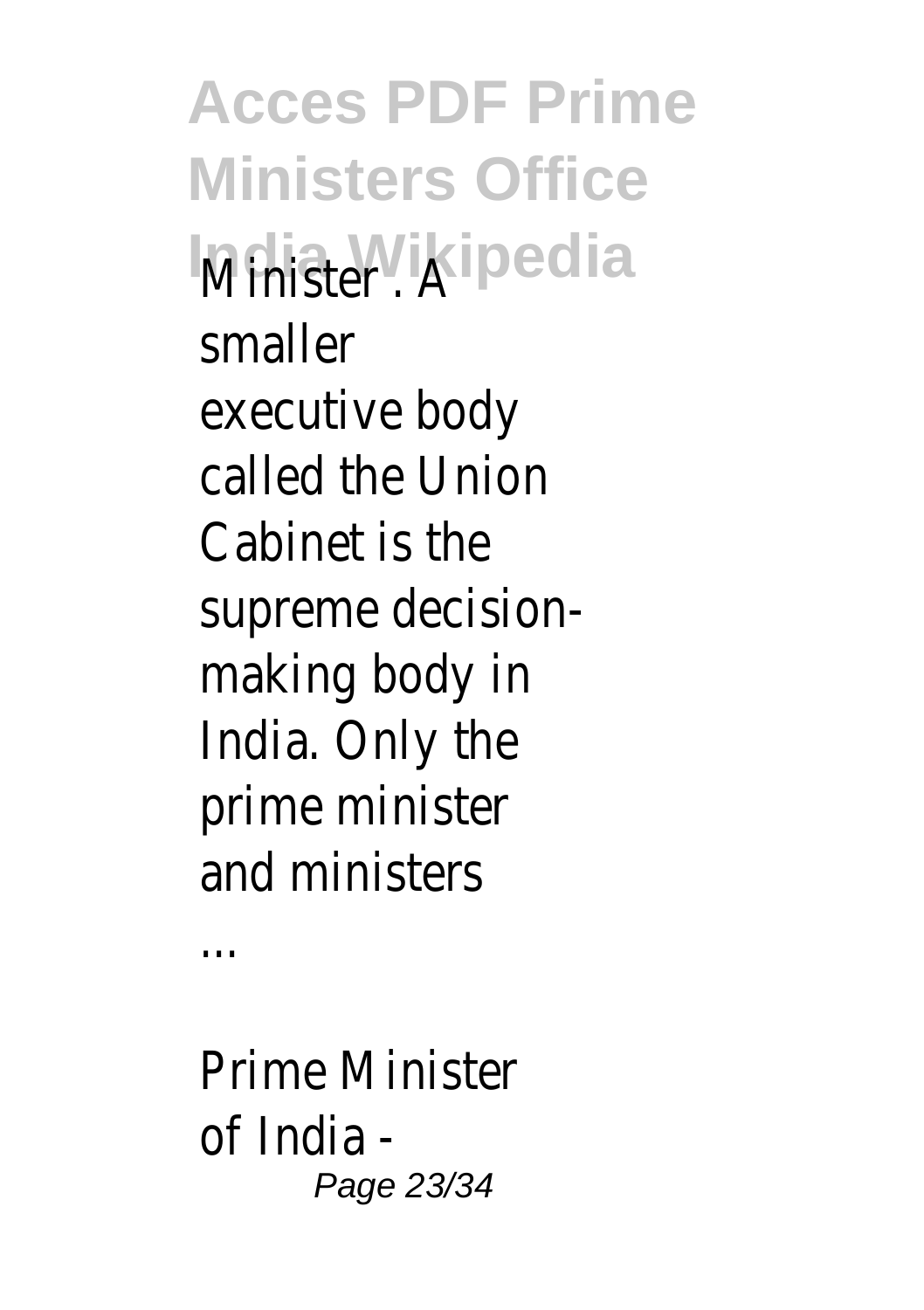**Acces PDF Prime Ministers Office** Simple English<sup>ia</sup> Wikipedia, the

...

Deputy Prime Minister of India. The Deputy Prime Minister of India is a member of the Union Cabinet in the Government of India. Not technically a Page 24/34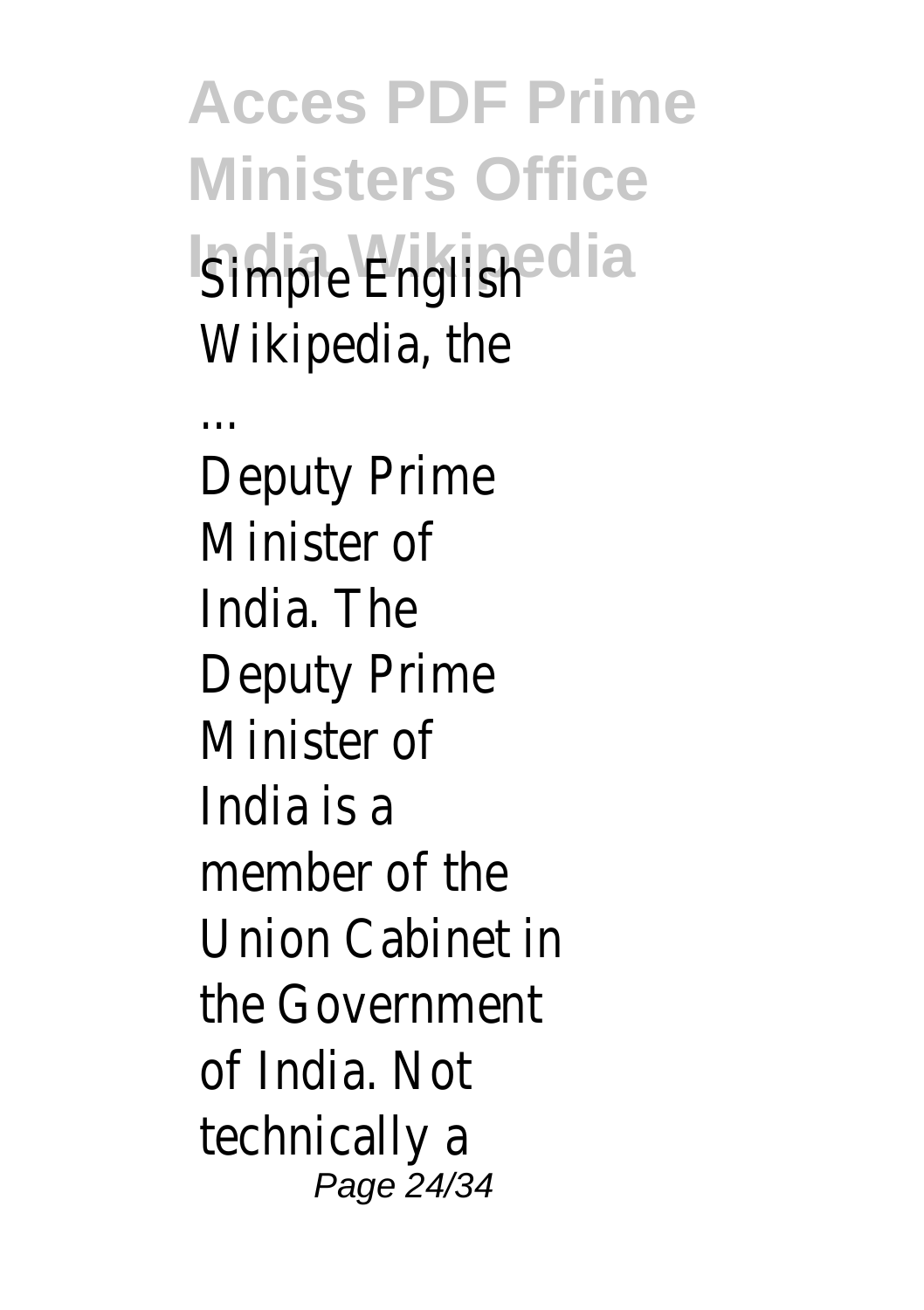**Acces PDF Prime Ministers Office India Mikipedia** office, it seldom carries any specific powers. A deputy prime minister usually also holds a key cabinet portfolio such as home minister or finance minister.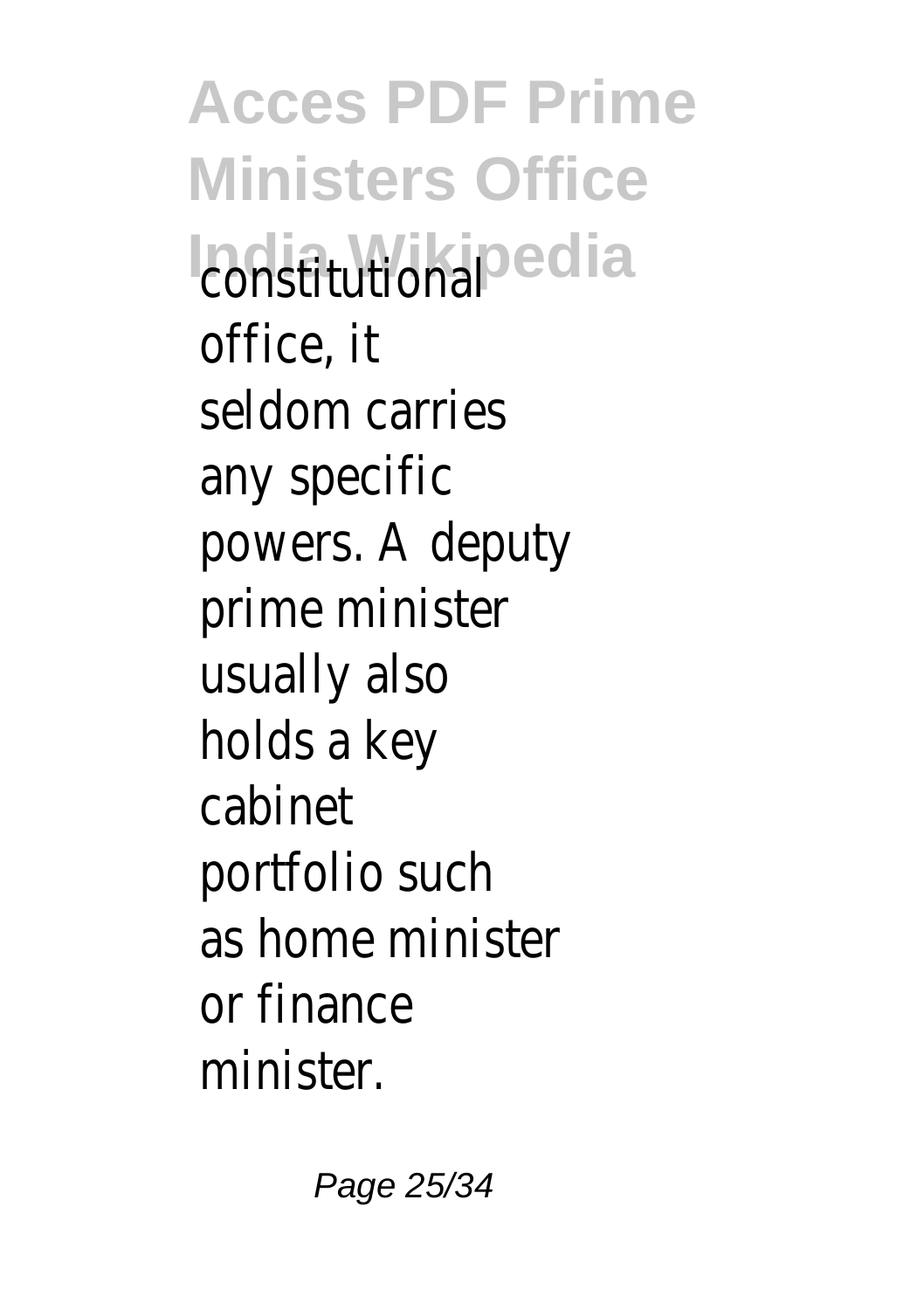**Acces PDF Prime Ministers Office India Wikipedia** Wikipedia Shri Narendra Modi was swornin as India's Prime Minister on 30th May 2019, marking the start of his second term in office. The first ever Prime Minister to be born after Page 26/34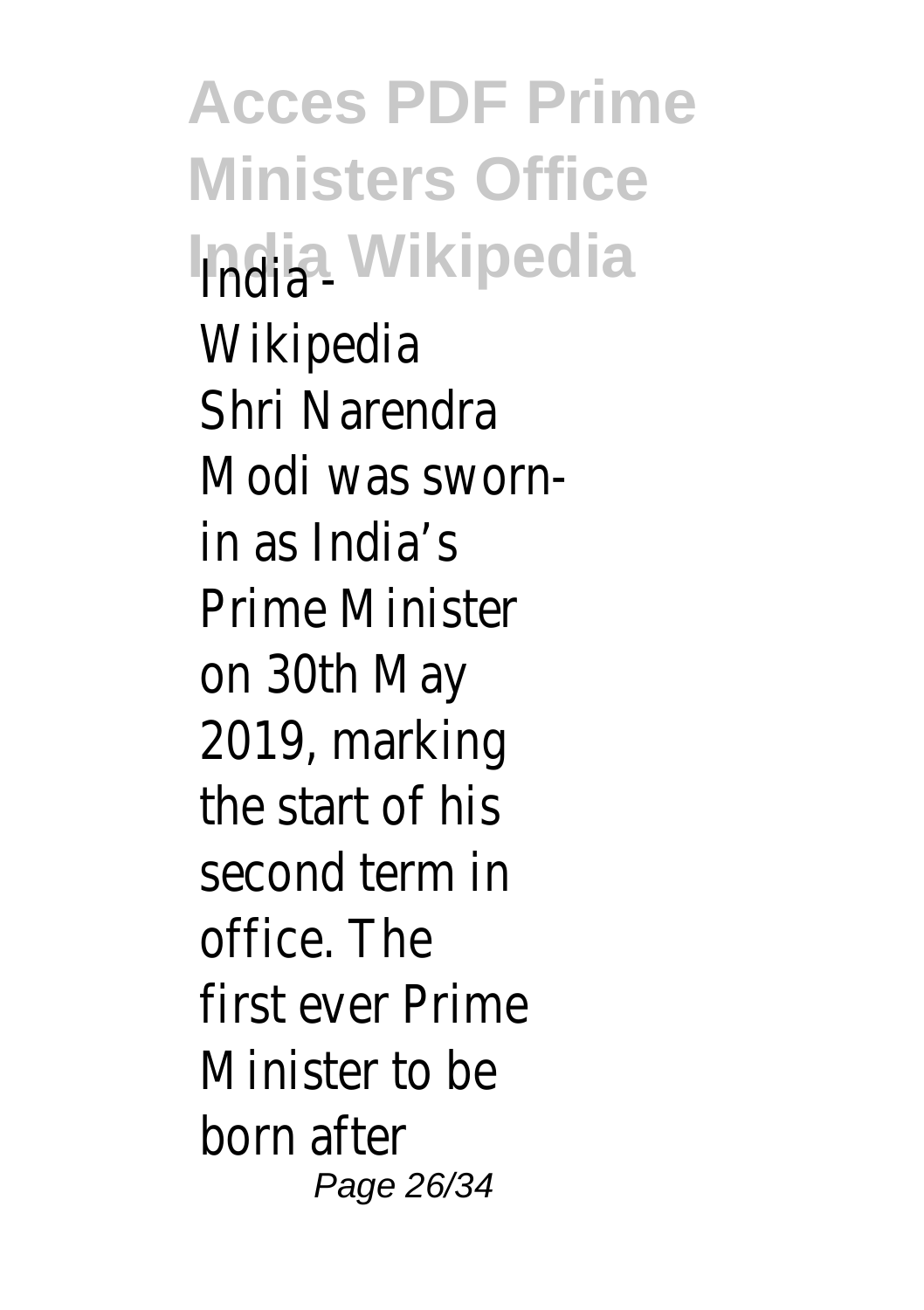**Acces PDF Prime Ministers Office Independence**, a Shri Modi has previously served as the Prime Minister of India from 2014 to 2019.

List of prime ministers of India - Wikipedia The Prime Minister leads Page 27/34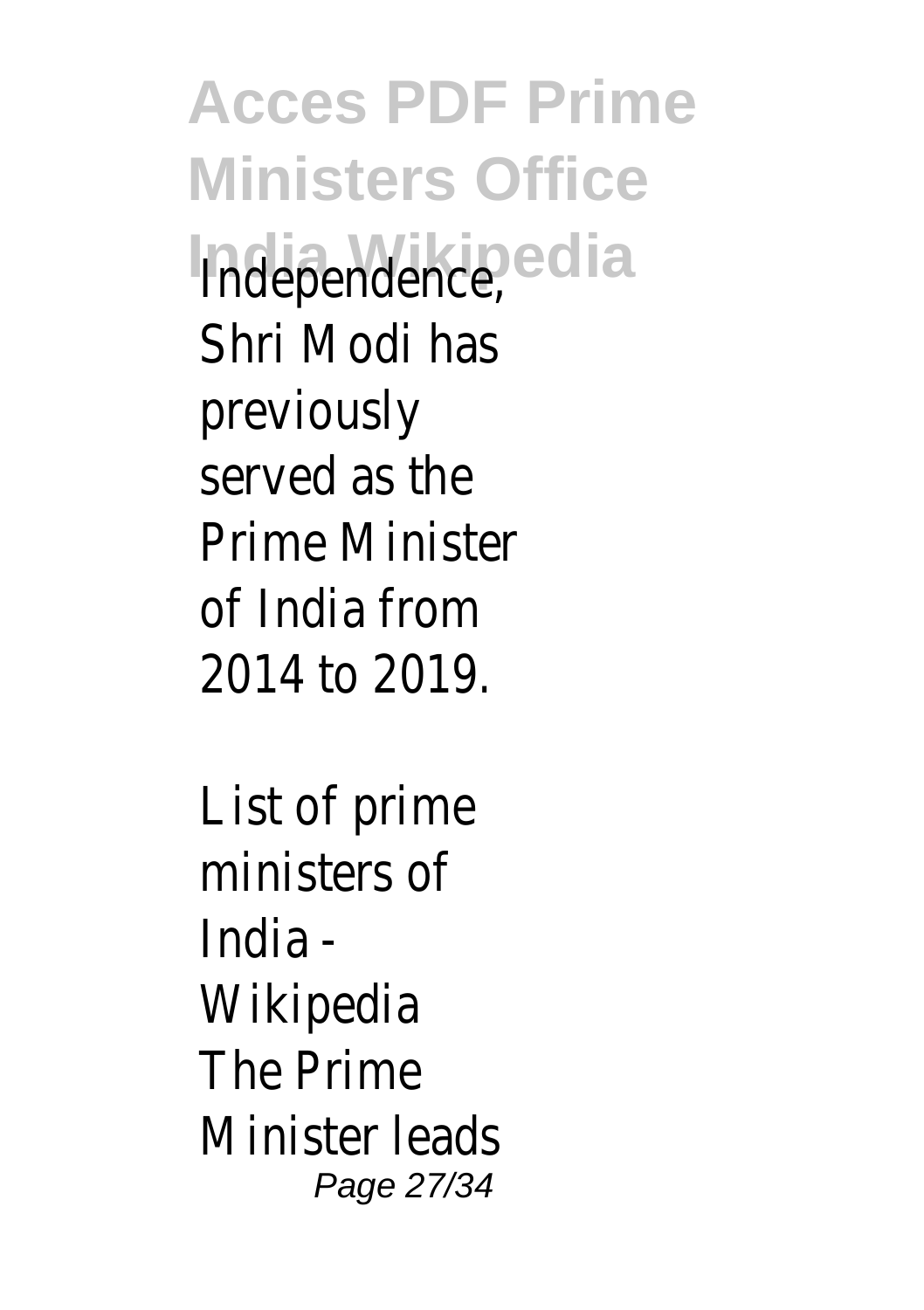**Acces PDF Prime Ministers Office India Wikinedia** branch of the Government of India. Since the Independence of India, India has had fifteen prime ministers. The first was Jawaharlal Nehru of the Indian National Congress party. The current Page 28/34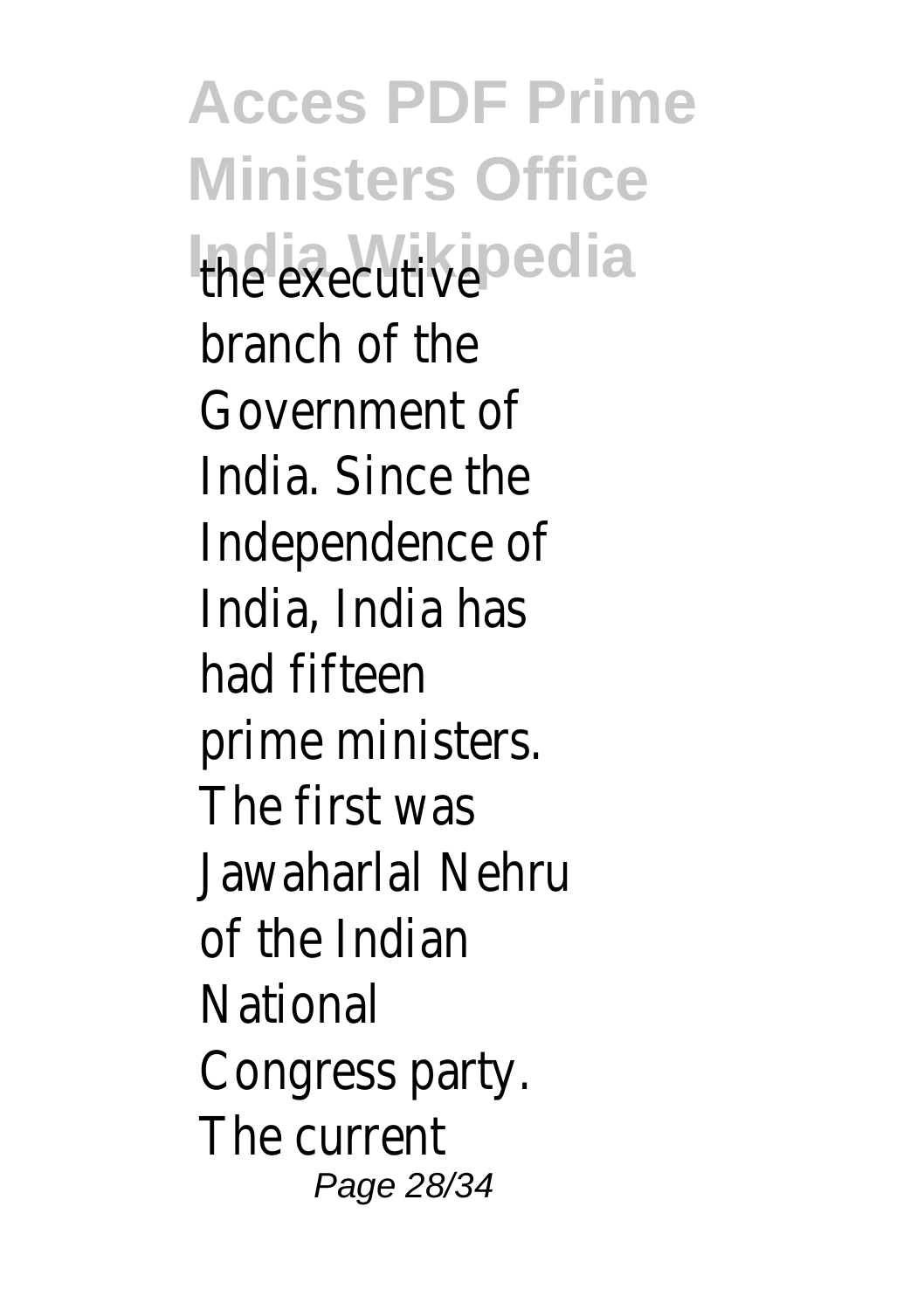**Acces PDF Prime Ministers Office India Wikipedia** is Narendra Modi of Bharatiya Janta Party. He was sworn in on 30 May 2019.

Narendra Modi - Wikipedia A prime minister is the head of a cabinet and the leader of the ministers in the Page 29/34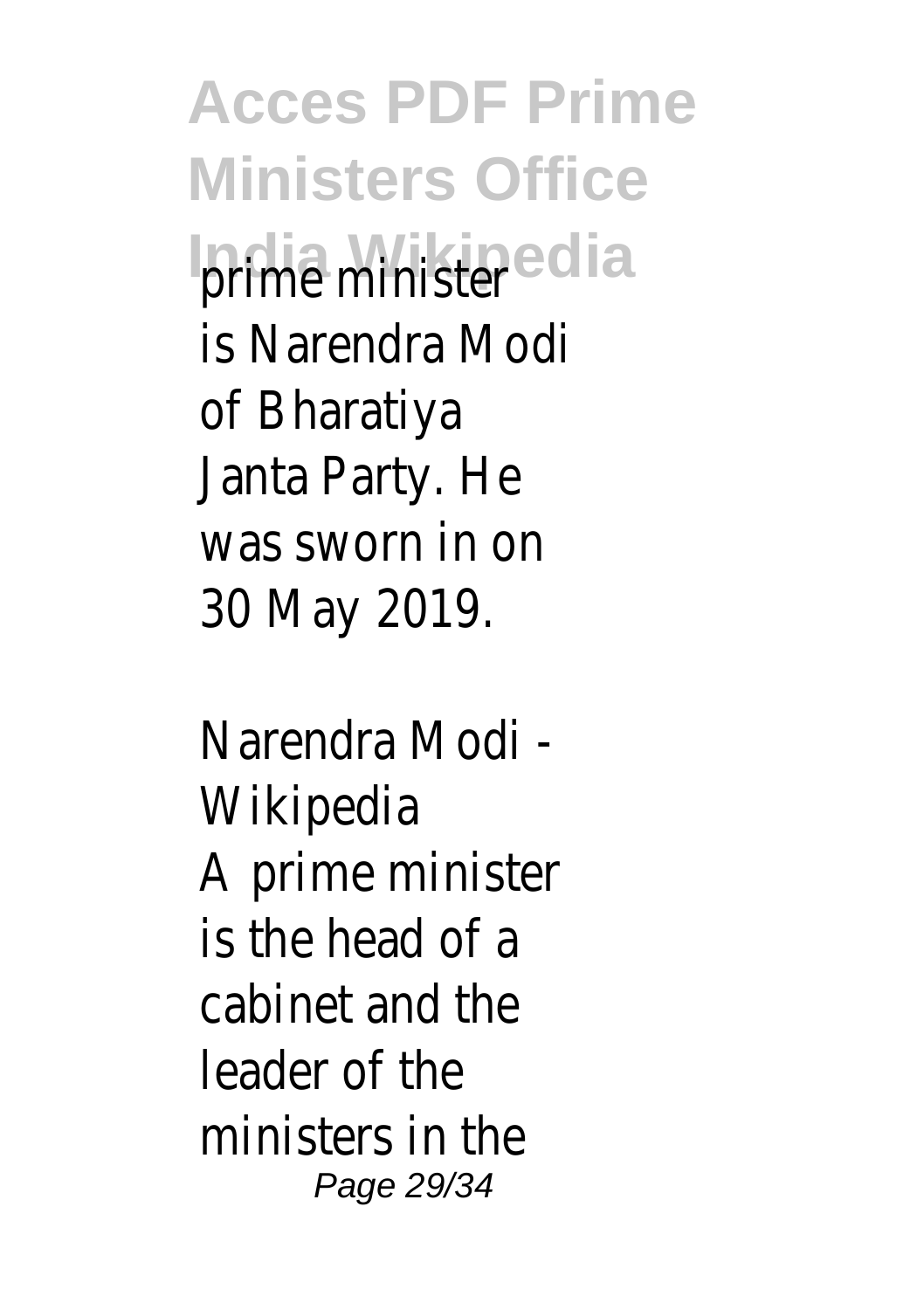**Acces PDF Prime Ministers Office India Wikipedia** executive branch of government, often in a parliamentary or semipresidential system.A prime minister is not the head of state of their respective nation nor a monarch, rather they are the Page 30/34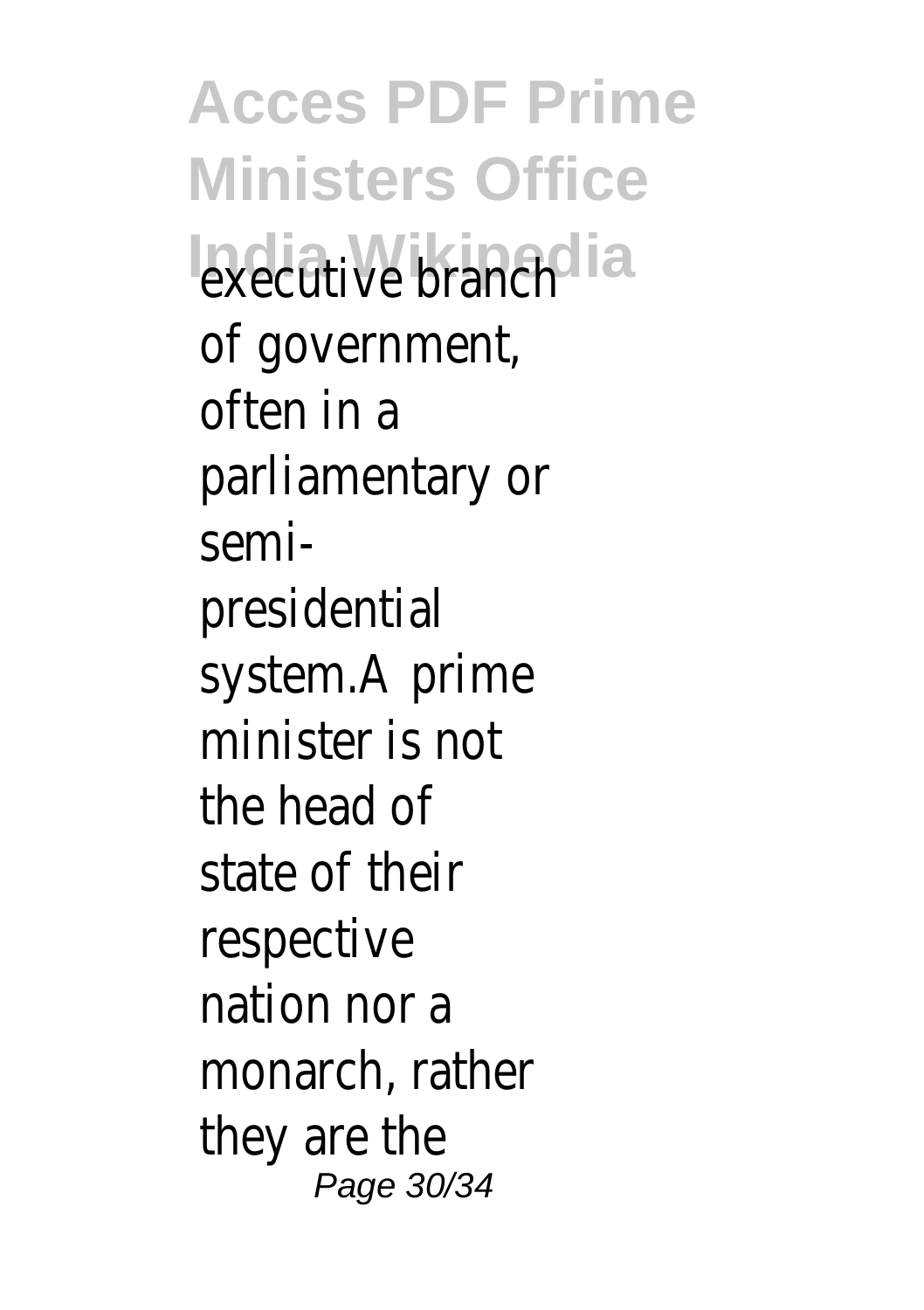**Acces PDF Prime Ministers Office India Wikipedia** government, serving typically under a monarch in a hybrid of aristocratic and democratic government forms or  $a \dots$ 

Prime Minister's Office | Prime Minister of Page 31/34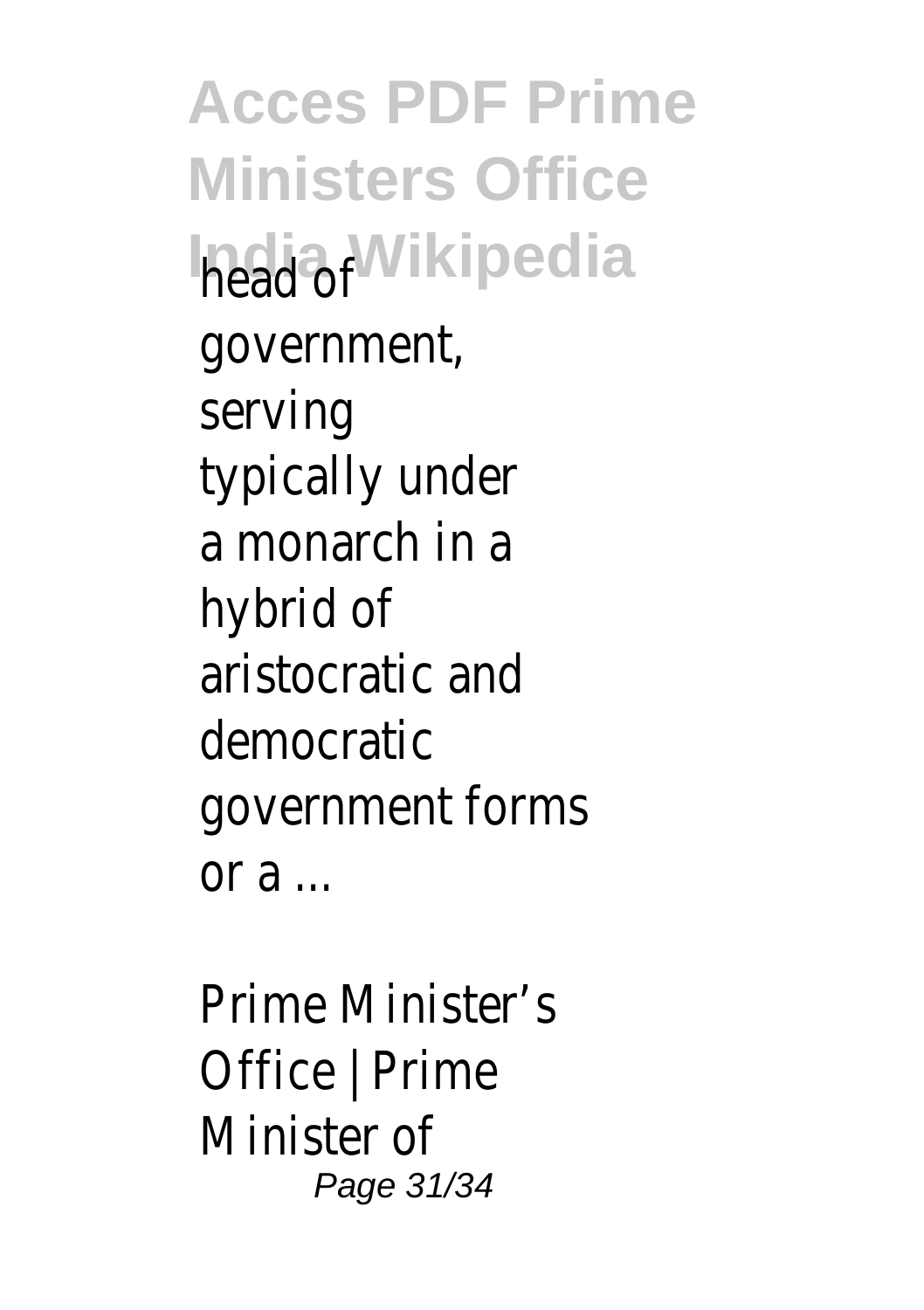**Acces PDF Prime Ministers Office India Wikipedia** The constitution does not have a position of acting Prime Minister. Mr. Nanda was sworn in as the Prime Minister of India. In contrast, the constitution provides for an acting President Page 32/34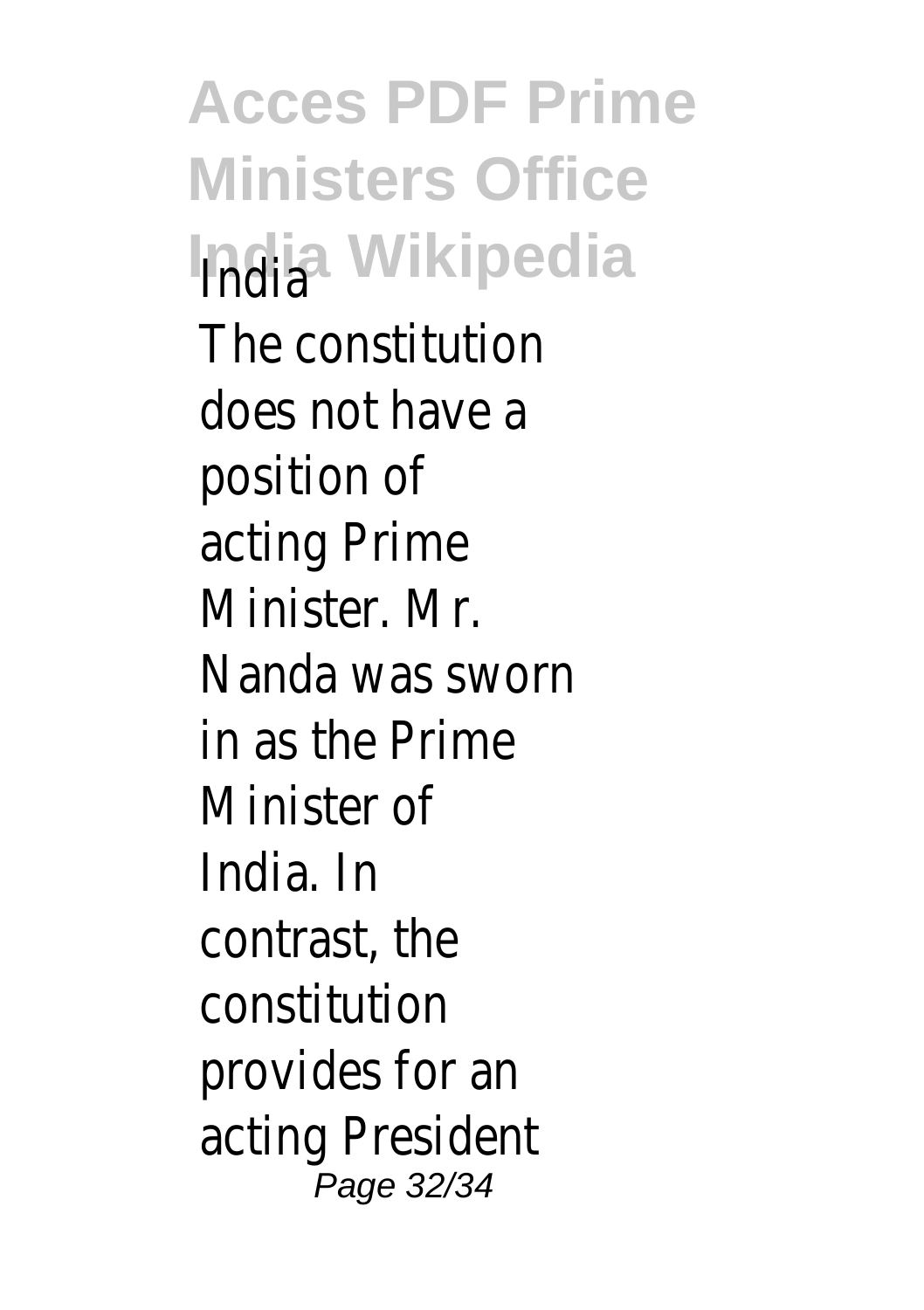**Acces PDF Prime Ministers Office Who** discharges the duties of a President. Hence, constitutional experts and historians now agree that Mr. Nanda is the second Prime Minister of India.